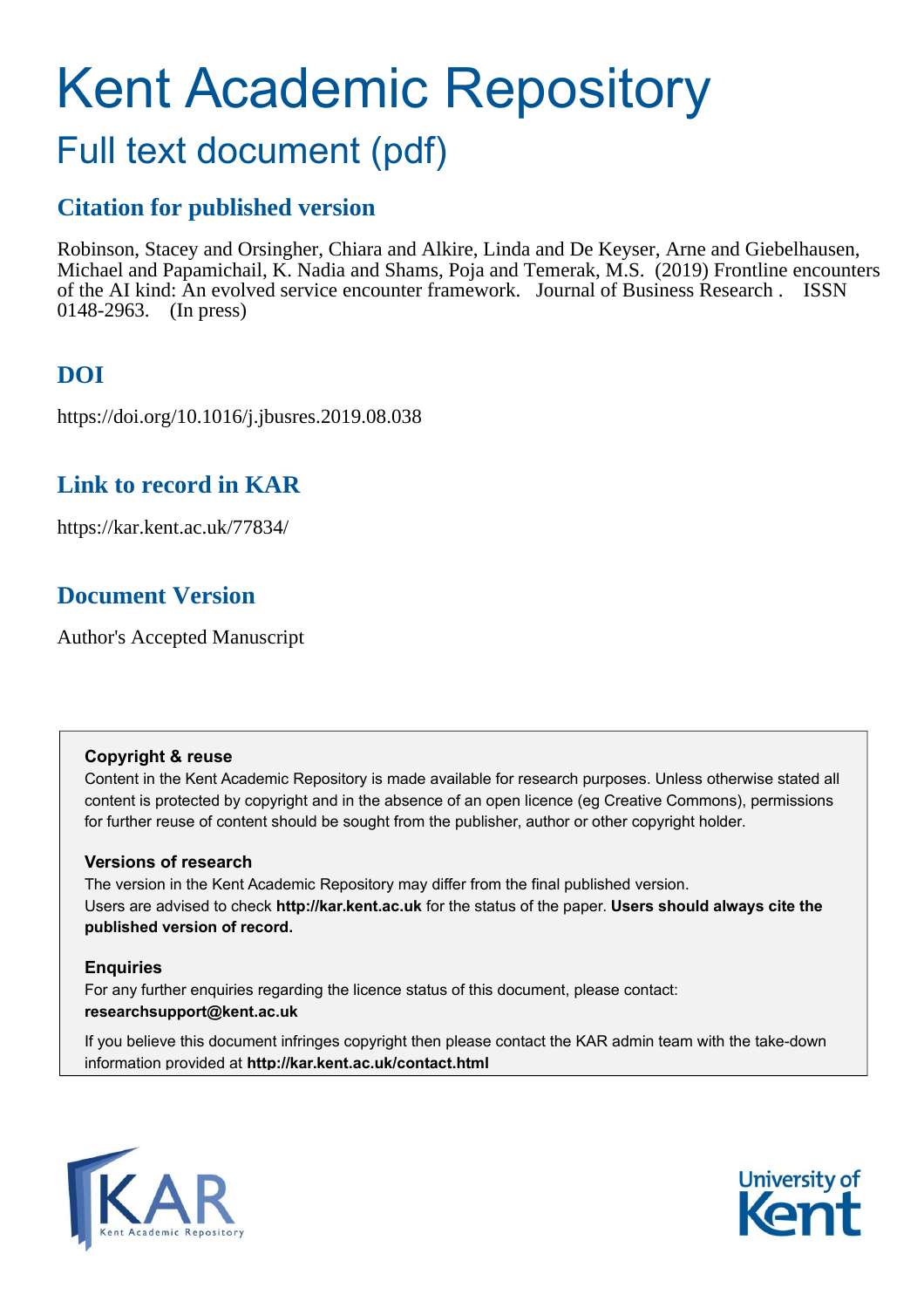[Journal of Business Research xxx \(xxxx\) xxx–xxx](https://doi.org/10.1016/j.jbusres.2019.08.038)



Contents lists available at [ScienceDirect](http://www.sciencedirect.com/science/journal/01482963)

### Journal of Business Research



journal homepage: [www.elsevier.com/locate/jbusres](https://www.elsevier.com/locate/jbusres)

## Frontline encounters of the AI kind: An evolved service encounter framework

Stacey Robinson $^{\rm a, *},$  Chiara Orsingher $^{\rm b}$ , Linda Alkire $^{\rm c}$ , Arne De Keyser $^{\rm d}$ , Michael Giebelhausen $^{\rm e}$ , K. Nadia Papamichail $^{\rm f}$ , Poja Shams $^{\rm g}$ , Mohamed Sobhy Temerak $^{\rm h,i}$ 

<sup>a</sup> *Culverhouse College of Business, University of Alabama, United States of America*

<sup>b</sup> *Department of Management, University of Bologna, Italy*

<sup>c</sup> *Texas State University, United States of America*

<sup>d</sup> *EDHEC Business School, France*

<sup>e</sup> *Clemson University, United States of America*

f *Alliance Manchester Business School, The University of Manchester, United Kingdom*

<sup>g</sup> *Karlstad Business School, Sweden*

<sup>h</sup> *Cairo University, Egypt*

i *Kent Business School, University of Kent, Medway ME4 4TE, United Kingdom*

### ARTICLE INFO

*Keywords:* Service encounter Artificial intelligence (AI) Technology Customer experience Frontline employee Counterfeit

### ABSTRACT

Artificial intelligence (AI) is radically transforming frontline service encounters, with AI increasingly playing the role of employee or customer. Programmed to speak or write like a human, AI is poised to usher in a frontline service revolution. No longer will frontline encounters between customer and employee be simply human-tohuman; rather, researchers must consider an evolved paradigm where each actor could be either human or AI. Further complicating this  $2 \times 2$  framework is whether the human, either customer or employee, recognizes when they are interacting with a non-human exchange partner. Accordingly, we develop an evolved service encounter framework and, in doing so, introduce the concept of counterfeit service, interspecific service (AI-tohuman), interAI service (AI-to-AI), and offer a research agenda focused on the implementation of AI in dyadic service exchanges.

#### **1. Introduction**

The World Economic Forum cites artificial intelligence (AI) as the center of the world's current technological revolution. AI is attributed with transforming the way people "work, live and relate to one another" (Schwab, 2016), a transformation that will no doubt extend rapidly to frontline service encounters. While traditional exchanges between human customers and human frontline employees remain commonplace, AI is playing an increasing role. AI herein refers to both non-human customers (AI customer) and employees (AI FLE) substituting for a human counterpart in frontline encounters, and is defined as machines exhibiting facets of human intelligence (Huang & Rust, 2018). AI FLEs independently interact with customers on behalf of the firm. For example, customers checking into a hotel might receive a text from an AI asking if they are satisfied with their room. On the customer side, recent innovations have resulted in AI customers (e.g., digital assistants) capable of contacting a firm on their owner's behalf (Goode, 2018). In particular, a digital assistant can now book a salon appointment or a make a restaurant reservation in a near-perfect human voice criticized for "fooling" its human exchange partner. In short, AI is radically reshaping service encounters as it transforms existing interactions and enables new interactions at the service frontline.

The notion individuals, customer or frontline employee, may not know they are interacting with an AI exchange partner during a routine frontline service encounter is due to recent AI advancements. While early chatbots were designed to speak clearly and concisely (i.e., robotically), chatbots 2.0 are programed to be "perfectly imperfect" in their imitation of humans (Byrne, 2018). As a result, a reported 50% of customers who have interacted with AI are unaware their service exchange partner was non-human (Hyken, 2017b). Efforts to design AI agents difficult or impossible to delineate from humans, and potential lack of awareness regarding the presence of AI in dyadic service exchanges, lead to important ethical questions with far-reaching implications. Interestingly, AI playing the role of service employee has been referred to as "forged labor" (Kaplan, 2015). As such, humanlike AI not identified as non-human create a forged service exchange of

⁎ Corresponding author.

*E-mail address:* [sgrobinson@ua.edu](mailto:sgrobinson@ua.edu) (S. Robinson).

<https://doi.org/10.1016/j.jbusres.2019.08.038>

Received 8 February 2019; Received in revised form 25 August 2019; Accepted 26 August 2019 0148-2963/ © 2019 Elsevier Inc. All rights reserved.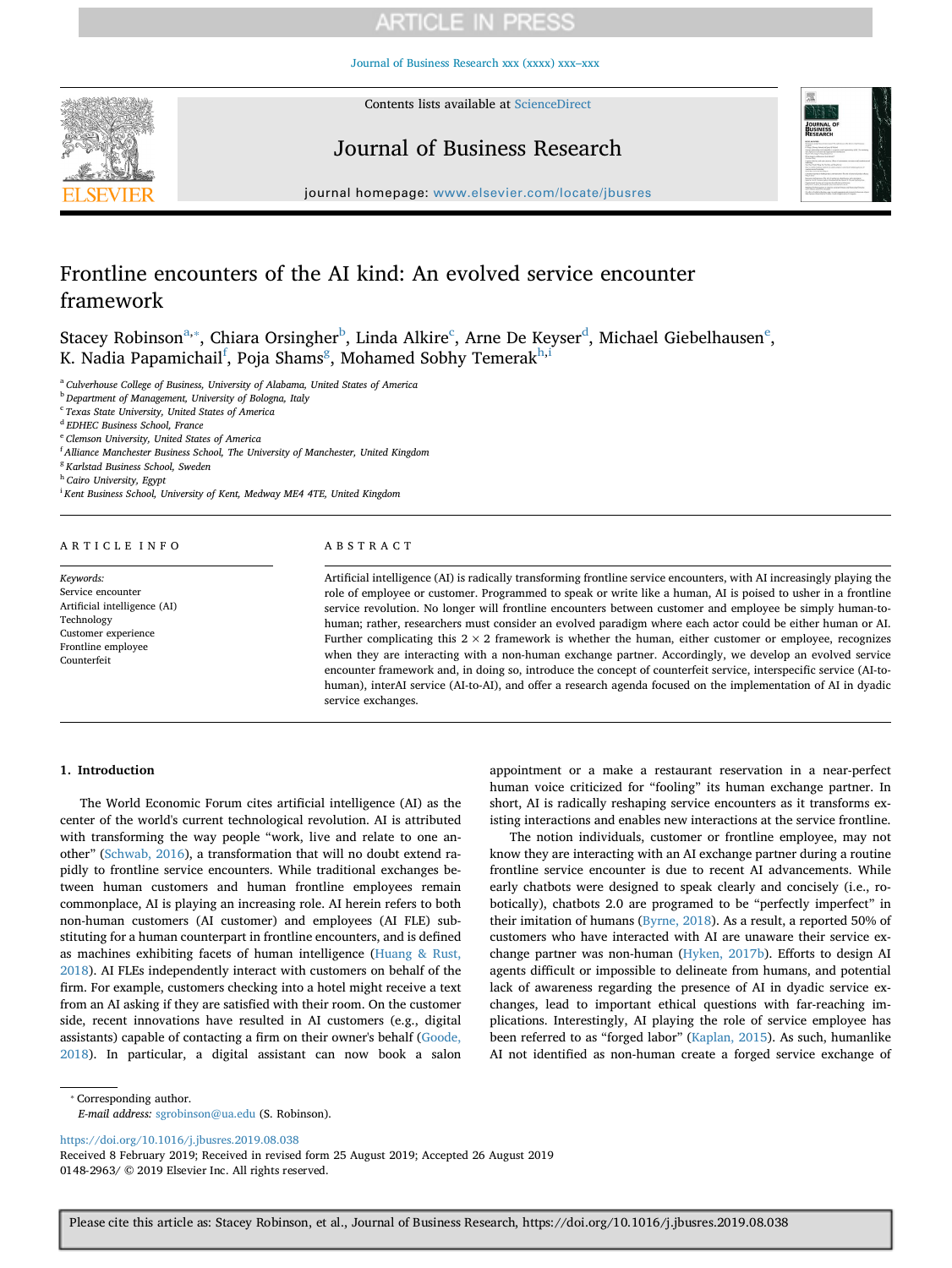sorts. We advance humanlike AI creates a counterfeit service encounter if the customer or frontline employee (FLE) is unaware they are interacting with a non-human partner. As AI continues to become more humanlike, opportunities for counterfeit service encounters will only increase.

The increasing prevalence of AI in service encounters suggests it provides customers and firms with some net benefit. In support of this notion, several researchers have found such technologies can positively influence customer perceptions (Holzwarth, Janiszewski, & Neumann, 2006; Verhagen, Van Nes, Feldberg, & Van Dolen, 2014). However, research on the impact of an AI actor, in a traditionally human-tohuman service encounter is in an early stage. Additionally and not surprisingly, given the recent emergence of humanlike AI, little research has investigated how AI, in an FLE or customer role, affects humans in the dyadic service encounter. Work in this area is needed given the increasingly humanlike characteristics of AI and use of chatbots, email, and text messages as a frequent channel for service encounters.

In this paper, we develop an organizing framework delineating between encounter types in which actors (customer or FLE) can either be human or AI (see Fig. 1). Further, we consider the issue of whether one actor is aware the other is AI. We discuss pertinent research questions, propose the concept of counterfeit service encounters, and outline how such encounters may impact the customer, FLE, and firm. We hope this evolved framework will support a research agenda focused on the distinct aspects of AI in dyadic service encounters. As such, this work is organized as follows: first, we define and differentiate between traditional human-to-human encounters, and encounters in which AI plays the role of human FLE or customer (AI-to-human), or both FLE and customer (AI-to-AI). Second, we present a literature review and research agenda for each type of service encounter identified, as well as highlight the potential for counterfeit service encounters. We also discuss associated implications for core service concepts and the overall service experience. Lastly, we conclude with a discussion of the framework's managerial relevance and overarching evolved service encounter issues.

### **2. Evolved service encounter framework**

The term "service encounter" describes an exchange between a firm and customer (Bitner, 1990; Voorhees et al., 2017), yet this conceptualization does not currently provide sufficient insight into the evolving technological nature of the actors (i.e., human or AI) participating in the exchange. Service encounters have been labeled as social encounters (McCallum & Harrison, 1985), and defined as "human interactions" or dyadic exchanges between a human customer and human employee (Solomon, Surprenant, Czepiel, & Gutman, 1985 p. 101). As encounters evolve to include AI actors, and research extends beyond evaluating traditional human-to-human service encounters, to include AI-to-human, and AI-to-AI exchanges, an evolved framework, defining the type of encounter between FLE and customer is needed. Larivière et al.'s (2017) recent work on the evolution of service encounters highlights the need for research focused on technology substituting for service employees. As per the extant service encounter literature, and recent emphasis on the evolving nature of formerly human-to-human interactions (De Keyser, Köcher, Alkire, Verbeeck, & Kandampully, 2019; Larivière et al., 2017), the present framework focuses exclusively on dyadic encounters. FLEs and customers participating in an exchange may be human or AI substituting for a human, and accordingly the axes below represent the possible actors, and each quadrant is defined based upon its composition.

### **3. Review and research agenda**

Given the rapid advancement and usage of AI within exchanges between customer and firm, and substantive differences compared to less sophisticated technologies (e.g., AI has the ability to learn, process affect, mimic human characteristics), researchers and practitioners alike will benefit from guidelines on how to conceptualize encounters in which the exchange is characterized by an FLE-customer interaction which may include an AI actor. Our 2 (FLE: human vs. AI) x 2 (Customer: human vs. AI) framework yields four distinct types of encounters: (1) interhuman (customer-to-FLE), (2) interspecific<sup>1</sup> AI customer (AI customer-to-FLE), (3) interspecific AI FLE (customer-to-AI FLE), and (4) interAI (AI customer-to-AI FLE). In the following sections, we provide a discussion of each quadrant of the framework focused primarily on interspecific encounters, define counterfeit service encounters, and explicitly identify research questions that, if addressed, will advance knowledge on evolved dyadic service encounters (see Table 1).

#### *3.1. Interhuman service encounters*

The interhuman, or human-to-human, quadrant illustrates service encounters in which FLE and customer are both human. As expected, these encounters have historically received the most attention from researchers and practitioners. Undoubtedly, interhuman service encounters will continue to be extremely important given many service exchanges require a conventional customer-FLE interaction (Liao & Chuang, 2007). However, as AI technologies continue to evolve, and AI actors take on FLE and/or customer roles within dyadic exchanges, a number of research questions comparing interhuman service encounters to interspecific, or interAI encounters, emerge. In addition to comparisons between encounter types, demonstrating how interspecific encounters may impact subsequent interhuman encounters should be considered. In short, due to the growing prevalence of AI FLE and AI customer actors, the focus of this quadrant is on how interhuman encounters may compare to interspecific encounters.

#### *3.1.1. Research questions*

As AI actors evolve to play an important role in a number of service encounters, exchanges characterized by high affect, perceptions of risk, personalization, long duration and/or intimate interaction, in which customers rely on verbal and non-verbal displays of FLEs' signs of attention and assurance (Gabbott & Hogg, 2001; Lloyd & Luk, 2011; Patterson, 2016; Raajpoot, 2004) may be difficult to replace with an AI actor playing the role of FLE or customer. One such example is a service (e.g., medical and legal services) in which customers are dependent on an FLE's knowledge and expertise, and unable to confidently evaluate aspects of the service (Patterson, 2016).

Similarly, for services in which the failure to convey empathy and care for customers reduces customer satisfaction (Webster & Sundaram, 2009), AI may be an unsuitable FLE replacement. Furthermore, for emotionally charged service encounters due to a service failure (Rafaeli et al., 2017) or nature of the service (e.g., medical testing, funeral services, wedding planning) (Delcourt, Gremler, De Zanet, & van Riel, 2017), a human FLE may reflect respect and appreciation for customers who might feel discomfort, insulted or offended (Dallimore, Sparks, & Butcher, 2007; Rafaeli et al., 2017), given that emotionally charged service encounters require FLEs to display authentic positive or negative emotions to satisfy customers' need for empathy and understanding. Here, consumers may perceive the affect conveyed by AI to be insincere and artificial. The usage of an AI actor may not be ideal in these situations, despite potential efficiency gains. Hence, future research might investigate whether fast and convenient service, provided by an AI FLE, attenuates customer need for affect, or personalized service. Also, there may be interhuman encounters in which the human

 $^{\rm 1}$  The term interspecific is used to describe interactions between two distinct species (Hacker, 2009; Pantel et al., 2017; Schalow, 2015), such as human and AI.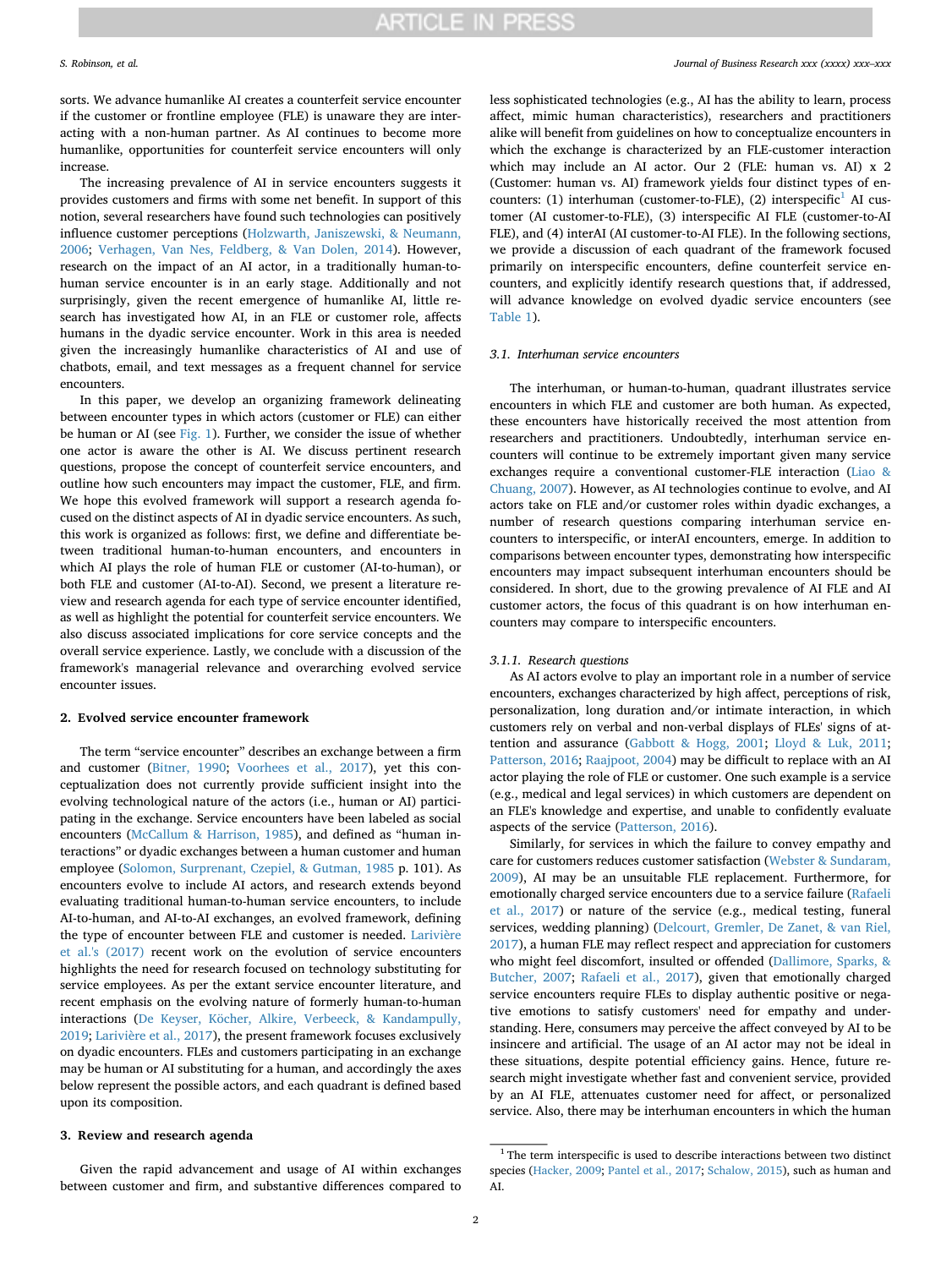

**Fig. 1.** Evolved service encounter framework.

### **Table 1**

Managerial issues by encounter type.

| Managerial Issues by<br><b>Encounter Type</b>                                                   | <b>Related Research Questions</b>                                                                                                                                                                                                                                                                                                                                                                                    |
|-------------------------------------------------------------------------------------------------|----------------------------------------------------------------------------------------------------------------------------------------------------------------------------------------------------------------------------------------------------------------------------------------------------------------------------------------------------------------------------------------------------------------------|
|                                                                                                 |                                                                                                                                                                                                                                                                                                                                                                                                                      |
| <b>Interhuman</b><br>Selecting the best FLE (human or AI) for emotionally charged<br>encounters | Under what circumstances (e.g., high affect situation) do customers prefer working with AI FLEs over FLEs?<br>Compared to FLEs, are AI FLEs able to fulfill a customer's need for emotional exchange?                                                                                                                                                                                                                |
| Managing perceived risk and perceived control in the service<br>encounter                       | Does expedited service via an AI FLE attenuate risk compared with a FLE?<br>Does an AI FLE's ability to deliver extensive information, on demand, provide cognitive control and allow the<br>customer to better cope with emotions?                                                                                                                                                                                  |
| Understanding how customer value is generated                                                   | When equally matched on meeting customer preferences, do customers value suggestions from human FLEs more<br>than AI FLEs?                                                                                                                                                                                                                                                                                           |
|                                                                                                 | Do customers prefer to interact with a known human FLE over an AI FLE if the latter has knowledge of purchase<br>history and preferred style?                                                                                                                                                                                                                                                                        |
| Creating and sustaining strong social connection                                                | How do FLEs feel about dealing with AI customers?                                                                                                                                                                                                                                                                                                                                                                    |
|                                                                                                 | Do exchanges with AI customers provide an FLE with an opportunity to recharge?<br>What FLE personal characteristics (e.g., emotional intelligence) moderate the preference human vs. AI customer<br>encounters?                                                                                                                                                                                                      |
|                                                                                                 | Are customers willing to accept AI as a substitute for FLEs, and under what conditions?                                                                                                                                                                                                                                                                                                                              |
| Interspecific - AI Customer                                                                     |                                                                                                                                                                                                                                                                                                                                                                                                                      |
| Managing FLE emotions                                                                           | Do FLEs treat AI customers differently than human customers? Do they experience psychological discomfort as a<br>result?                                                                                                                                                                                                                                                                                             |
|                                                                                                 | What FLE individual differences impact deferential treatment of an AI vs. human customer?                                                                                                                                                                                                                                                                                                                            |
|                                                                                                 | How does the ability to customize an AI customer, impact the human FLE?                                                                                                                                                                                                                                                                                                                                              |
| Rethinking FLE status and rank in the service encounter                                         | How do AI customers impact FLE metrics (e.g., engagement, satisfaction, burnout)?<br>Will high-wage work will be characterized by the satisfaction of working with other humans, while low-wage FLEs<br>increasingly interact with AI?                                                                                                                                                                               |
| Interspecific - AI FLE                                                                          |                                                                                                                                                                                                                                                                                                                                                                                                                      |
| Managing customer communication and emotions                                                    | Do customers feel negative affect (e.g., guilt, shame, discomfort) during or after interspecific encounters with an<br>AI FLE exchange partner as a result of the way they communicate with the technology?<br>Does natural communication between AI FLE and customer improve the interaction and customer evaluations?<br>Do AI FLEs generate customer discomfort and threaten customer human identity perceptions? |
| <b>InterAI</b>                                                                                  |                                                                                                                                                                                                                                                                                                                                                                                                                      |
| The role of customer control and trust                                                          | Do customers benefiting from interAI encounters trust the firm more given the apparent loss of control?<br>Is trust more important for service ultimately provided via interAI encounters?                                                                                                                                                                                                                           |
| Generating positive word of mouth<br>Managing service failure attribution                       | How will engagement behaviors, such as word of mouth (WOM), occur without a human customer actor?<br>Who (customer or firm) is to blame when something goes wrong as a result of interAI encounters (e.g., wrong item<br>received)?                                                                                                                                                                                  |
| Counterfeit<br>Developing authentic and trustworthy service encounters                          | Is it unethical for an AI FLE or AI customer to not disclose its non-human nature?<br>How do counterfeit encounters impact the customer's experience?<br>How do counterfeit encounters impact the FLE's experience?<br>What affect do counterfeit encounters have on subsequent encounters (both customer and FLE)?<br>What are the societal impacts of such encounters?                                             |
|                                                                                                 | How are the costs (e.g., societal, economic) of counterfeit encounters assessed?                                                                                                                                                                                                                                                                                                                                     |

FLE lacks proper empathy or is offensive, and the customer prefers interacting with an AI FLE. More research is needed to understand when and how interspecific interactions may be prefereable to interhuman encounters.

Some customers may care more about the social elements of service

encounters rather than the service itself, and AI may be an unsuitable actor (FLE or customer) replacement. Relationship-motivated customers expecting communal relationship with FLEs (Scott, Mende, & Bolton, 2013) welcome emotional expression (Lee & Ching Lim, 2010; Lim, Lee, & Foo, 2017), and look for non-verbal cues to reduce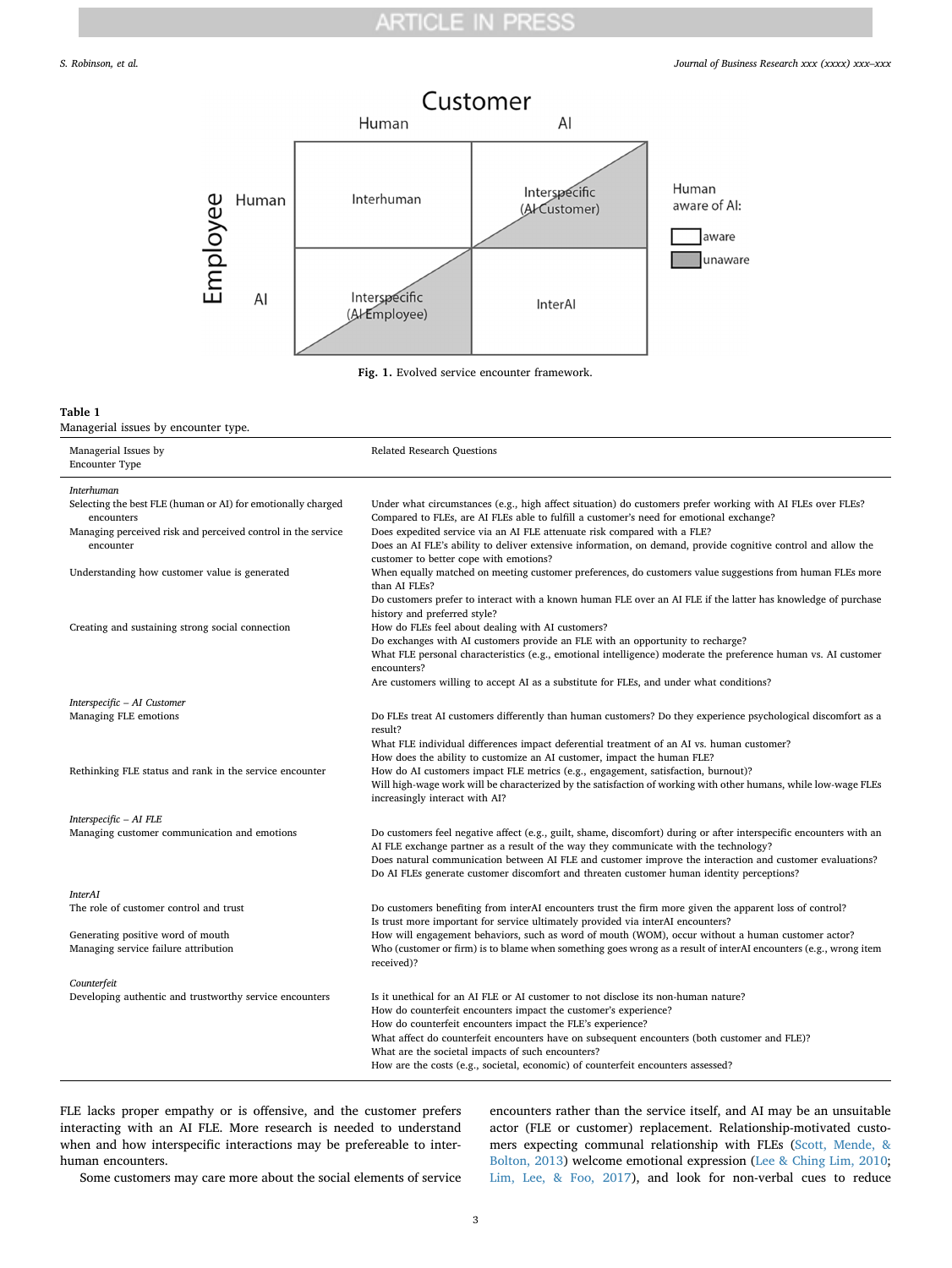ambiguity (Hennig-Thurau, Groth, Paul, & Gremler, 2006; Patterson, 2016; Söderlund & Rosengren, 2008), feel comfortable (Lloyd & Luk, 2011), build trust (Gabbott & Hogg, 2001; Sharma & Patterson, 1999), and develop rapport (Gutek, Groth, & Cherry, 2002; Medler-Liraz, 2016). Although AI technology can outperform humans in reliability and accuracy (e.g., task-related aspects) (Meuter, Bitner, Ostrom, & Brown, 2005), it may lack rich communication (Miyazaki, Lassar, & Taylor, 2007) and emotion (Grougiou & Pettigrew, 2011). The absence of these distinguishing characteristics of interhuman interactions may have adverse results on customer perceptions of trust and feelings of comfort during the service encounter (Gabbott & Hogg, 2001). Future research could explore if AI actors are able to recognize and respond to emotions in a way that may fulfill a customers' need for emotional exchanges. For professional services characterized by high information asymmetries for example (e.g., medical procedures), an AI-powered chatbot could be "on call" 24 h a day responding to customer queries at any point in time. Future research could examine if delivering extensive or highly accessible information through AI provides customers with higher cognitive control and promotes better coping skills.

Human FLEs may share many similarities with customers such as background, physical appearance, or hobbies (Crosby, Evans, & Cowles, 1990; Dion & Borraz, 2017; Pounders, Babin, & Close, 2015). In turn, customers may relate to them when engaging in purchase decisions (Argo, Dahl, & Manchanda, 2005; Dion & Borraz, 2017), seeking product advice, forming brand perceptions (Dion & Borraz, 2017), and developing commercial relationships (Gremler & Gwinner, 2000; Medler-Liraz, 2016; Scott et al., 2013). Interestingly, there are instances of customers relying on service employees as anchors of how they will appear or feel when they use a product or service. For example, Eli, Bar-Tat, and Kostovetzki (2001) showed the appearance of a dentist's teeth is important in forming customer perceptions of his/her professionalism and social skills. Dion and Borraz (2017) demonstrated FLEs and customers of luxurious stores look similar not only in their dress but also in their body language, emotions, and speech. These findings suggest interhuman encounters will be more effective for services in which customers relate to employees who consume similar services as customers, compared with encounters in which AI is acting as an FLE.

Consumption can be a self-defining and self-expressive behavior. People often choose products and brands that are self-relevant and communicate a given identity: "consumption serves to produce a desired self through the images and styles conveyed through one's possessions" (Thompson & Hirschman, 1995, p. 151). As such, consumers make their identities tangible, or self-present, by associating themselves with material objects and places. Relatedly, in an effort to obtain one's desired selves, consumers engage in consumption activities to enhance their self-definition and self-presentation (Schau & Gilly, 2003). Important information related to a customer's identity may be revealed when they are engaged in search behaviors (e.g., webrooming). It is not unrealistic to believe AI might be programmed to monitor behaviors and patterns, to ultimately identify a customer's desired self. Future research could also examine consumer response to AI FLEs, powered by deep learning, that provide suggestions matching their preferences and desired self. For example, customers may prefer a transactional relationship with a human FLE, over an interaction with an AI FLE that knows detailed information about them, such as the content of 'their wardrobe, purchase history, or preferred style.

It is well established FLEs also benefit from interactions with customers. Engaging in emotional labor for long periods is challenging and can cause the FLE to potentially suffer from emotional exhaustion, cognitive overload, and job burnout (Chen & Kao, 2012; Dallimore et al., 2007; Rafaeli et al., 2017), resulting in negative consequences to the FLE and firm (Grandey, Dickter, & Sin, 2004; Rafaeli et al., 2017; Söderlund, 2017). Interestingly, social connections with others can circumvent FLE overload and exhaustion (Maslach, Leiter, & Jackson, 2012). Relatedly, research shows intimate customer-to-employee relationships are more resistant to drops in service performance (Lim

et al., 2017; Sharma & Patterson, 1999). Replacing the customer with AI, in these exchanges, may have a detrimental impact on FLEs. Future research should explore boundary conditions for this effect.

Moreover, FLE-customer relationship bonds are often critical to a firm's sales (Verhoef, 2003) and important to the customer. In such relationships, it may even be difficult to replace an FLE with another human FLE (Beatty, Mayer, Coleman, Reynolds, & Lee, 1996; Gutek et al., 2002) because of a shared history of interactions (Beetles & Harris, 2010). As such, any attempt to replace the FLE with AI may negatively impact the firm and certainly offers an interesting area of research with strong theoretical and managerial implications.

#### *3.2. Interspecific service encounters: AI customer*

The majority of AI is firm or government owned, and therefore likely to be a substitute for an FLE versus customer (Anderson, Rainie, & Luchsinger, 2018). However, customers may also be replaced by AI in routine service encounters, as current advances in technology make it possible for customers to utilize AI assistants to engage in exchanges with FLEs. Borrowing a term from ecology, interactions between two species such as humans and AI, can be characterized as interspecific (Hacker, 2009; Pantel et al., 2017; Schalow, 2015). This initial interspecific section will focus on potential outcomes of AI customer-to-FLE exchanges.

To date, the vast majority of research dealing with the presence of AI in service encounters is concentrated on the impact of AI replacing or augmenting an FLE. Early predictions (Simon, 1965) stated smart machines would be capable of replacing the human workforce, regardless of the type of work. In recent years, AI quantitative, computational, and analytical capabilities surpassed humans in complex tasks (Jarrahi, 2018). Currently, AI frequently replaces FLEs at the task level, but eventually, AI FLEs will be capable of performing intuitive and empathetic tasks (Huang & Rust, 2018).

However, situations in which FLEs are human and customers are AI poses an interesting set of research issues not yet investigated. Only the business press has commented on this type of encounter and has done so with contradictory opinions. For example, a highly publicized AI assistant, designed to act on behalf of customers (i.e., Google Duplex) raised enthusiasm, because the disembodied AI sounded amazingly human. It was able to navigate the minor difficulties typical of humanto-human communication and even uttered the occasional "mmhm" to make sure the human exchange partner knew the AI was still present (Pressman, 2018). What's more, the AI generated concern that should it fall into the wrong hands, the outcome could be a deluge of "sneaky robot spam calls" (Wong, 2018, p. 21), and its use would ultimately result in a reduction of actual human interactions (Madrigal, 2018) that satisfy both customers and FLEs social needs. Interspecific encounters with AI customers may affect the way FLEs perceive and enact their service role compared to traditional interhuman encounters, and it is likely that the impacts of interspecific encounters could be both positive, and negative.

#### *3.2.1. Research questions*

Much of the work performed by FLEs is not defined as physical labor, but rather as emotional labor. Emotional labor is the process of regulating one's feeling and also the expression of those feelings to achieve organizational goals (Grandey, 2000). There are two generally recognized types of emotional labor: deep acting and surface acting. Surface acting occurs when, as per management instructions, FLEs must "fake" an attitude or emotion such as happiness. Often this is done to align employee behavior with brand image, resulting in positive outcomes for the firm (Sirianni, Bitner, Brown, & Mandel, 2013). However, there is a downside for the FLE. Prior research has shown surface acting decreases employee engagement and increases employee turnover. Conversely, when deep acting, the employee attempts to empathize with customers, by actually relating to the emotions the customer is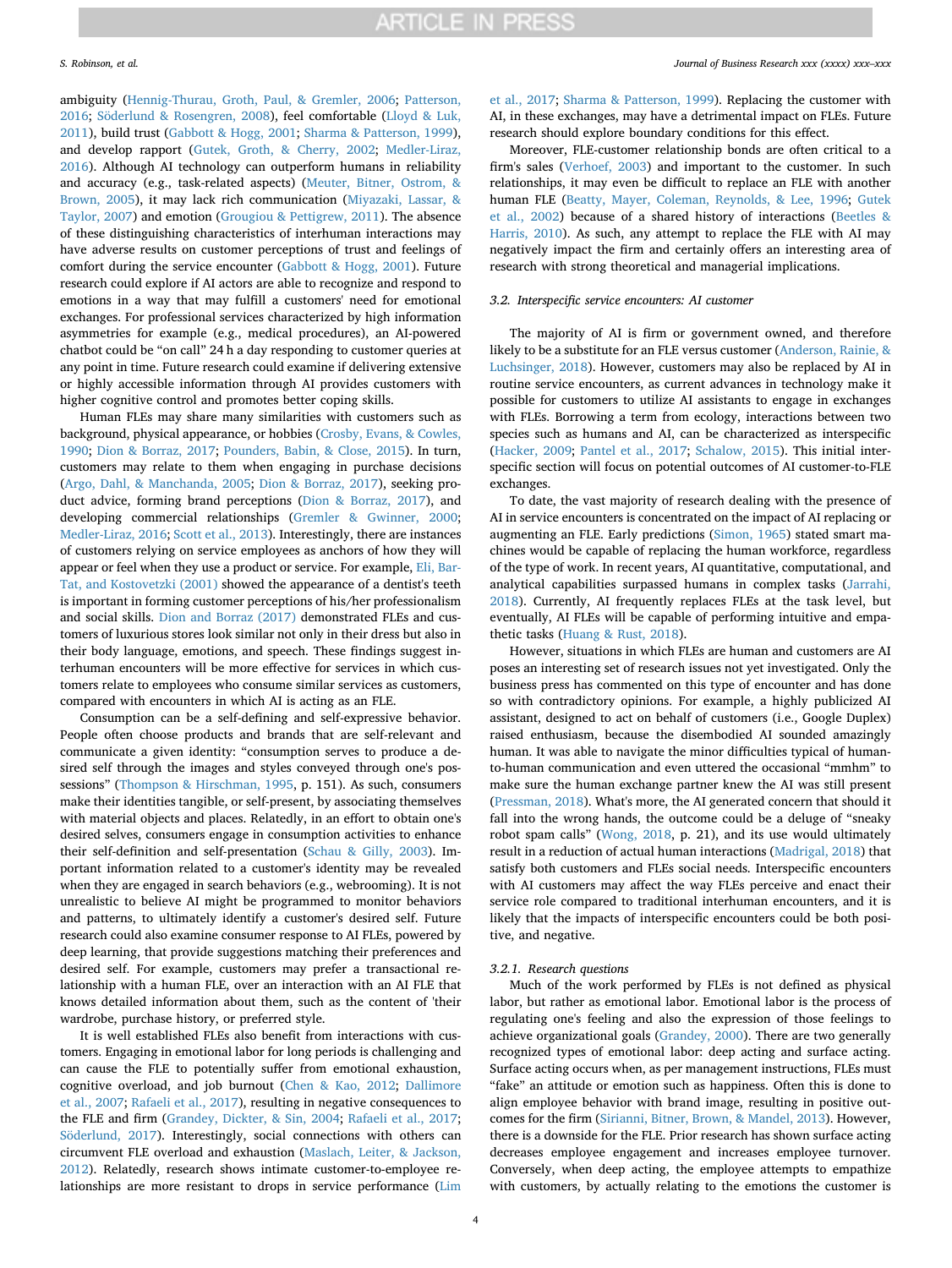experiencing. Although deep acting is less associated with adverse outcomes for the employee, it still requires emotional resources (Brotheridge & Grandey, 2002). However, social norms do not prescribe humans engage in emotional labor when interacting with machines (Taylor, 2018). Social norms evolved to inform interactions between humans, including interhuman frontline service encounters. As such, it seems possible FLE's may not feel particularly obligated to engage in emotional labor when the customer is non-human. For example, it seems unlikely FLEs taking reservations for a salon or restaurant would bother to engage in surface or deep acting when setting up an appointment with an AI customer. Therefore, interactions with an AI digital assistant, acting on behalf of the customer, may provide FLEs with an opportunity to take a break from engaging in emotional labor. More research is needed to understand to what extent this reasoning holds.

Conversely, taking a break from emotional labor may not be as easy as it seems. After all, AI digital assistants often exhibit human mannerisms. Research has repeatedly observed individuals "mindlessly" apply social rules to computers and other artificial entities, especially when these entities display human characteristics or engage the user in social interactions (Hertz & Wiese, 2018; Moon, 2003; Nass & Moon, 2000). FLEs who find it difficult to "switch modes" when they encounter an AI customer may experience psychological discomfort given that they are interacting with a humanlike customer they know to be a machine. Relatedly, treating a humanlike AI as less-than-human may induce feelings of discomfort or dissonance (Lee & Ching Lim, 2010). Future research could examine the prevalence of this effect, and the extent to which it might be moderated by FLE individual differences such as social intelligence, or need for belongingness (Leary, Kelly, Cottrell, & Schreindorfer, 2013; Lee & Ching Lim, 2010).

Firms will likely have some control over how their FLEs interact with AI customers. Current examples (e.g., Google Duplex) provide firms with the ability to accept or decline calls from the AI customer. In other words, firms have interfaces that can control how, or whether, these digital assistants interact with employees. Relatedly, allowing FLEs to control how AI customers address them may positively impact interspecific encounters when an AI customer is present. It is not a stretch to believe the technology will be able to recognize which employee answers the phone. Even if employees do not offer their name when answering the phone (e.g., "Thanks for calling \_ vs. thanks for calling \_\_, this is Jeff"), AI can be trained to recognize people by voice (Townsend, 2017), and adapt its voice, tone, conversational patterns based upon the FLEs preferences. Relevant to a futuristic scenario where AI assistants take a physical form, there are already consumergrade robots who are capable of recognizing 1000 different people based on facial features alone (Palmer, 2019). There may be a positive impact associated with allowing an FLE to customize how AI customers speak to them. Research suggests perceived control is associated with a number of positive social outcomes (Spector, 1986). Similarly, successful co-production can increase the utility derived from the co-produced service (Bendapudi & Leone, 2003).

Additionally, interspecific encounters may be interpreted, by the FLE, as a commentary on the employee's status. Social norms would prohibit sending an "assistant" to interact with those of equal social status. As such, when a customer employs AI to engage with the FLE, it may be perceived as a slight. This effect, however, might be moderated by the extent to which the FLE uses their own AI digital assistant. If the FLE uses AI in similar interactions, it is less likely they would interpret customer use of an AI digital assistant negatively. However, one must also consider "fundamental attribution error" (Jones & Harris, 1967) whereby individuals attribute their own bad behavior to external forces (e.g., I am too busy) and other people's bad behavior to internal factors (e.g., they are a jerk). Future research is needed to better understand how customer use of AI will impact important FLE metrics (e.g., engagement, satisfaction, burnout).

Presumably, many FLEs pursue jobs in the service industry because they enjoy working with people. For example, they might self-identify as a "people person" or derive utility from interacting with other human beings. AI customers have the potential to reduce, or even eliminate, these interactions. A FLE who deals exclusively with digital assistants is effectively little more than a data entry professional, taking data from one system and entering it into another. In other words, AI digital assistants may transform the FLE's job into something a "people person" would not pursue. The opportunity to connect with other humans is also cited as a factor driving job satisfaction among service employees. Also inherently absent from interspecific encounters are the social benefits that accrue from interhuman encounters. For example, gratitude is identified in the literature (Palmatier, Jarvis, Bechkoff, & Kardes, 2009) as an outcome FLEs find particularly valuable. A thank you or compliment from an AI customer most likely has little meaning. An investigation on the likelihood high-wage work will be characterized by the satisfaction of working with other humans, while low-wage FLEs increasingly interact with AI could be impactful.

What's more, this change in job description and removal of traditional benefits (e.g., gratitude, rapport) has the potential to result in a self-identity threat for FLEs - especially those who self-identify as providers of high-quality customer service (Kraak, Lunardo, Herrbach, & Durrieu, 2017). Conversely, the increasing prevalence of AI customers may be welcomed by FLEs who do not find value in serving customers. In other words, the emergence of AI customers may be bad for a service organization's best employees and good for its worst employees. Perhaps there is even the potential for a vicious circle whereby AI customers result in decreased service quality, which prompts more customers to employ AI on their behalf, and so on. Such an effect would have significant strategic implications for organizations traditionally positioned as providers of exceptional customer service. Research is needed to determine if such an effect might occur and what managerial tactics (e.g., types of employee training) could be used to combat it.

#### *3.3. Interspecific service encounters: AI FLE*

While the interspecific encounter with an AI customer and human employee described above is a relatively new phenomenon, interspecific encounters in which the customer is human and the FLE is AI are not futuristic possibilities, but currently occurring with regularity across industries. Interspecific encounters with AI FLEs will likely continue to grow given related increases in firm revenue. MIT Technology Review reports 90% of firms using AI do so to improve the customer experience and increase revenue, and up to a staggering 50% of all customer inquiries are resolved through automated channels (Ciuffo, 2019). Automated chatbots interacting with customers are examples of interspecific encounters with an AI FLE, as are virtual assistants launched by retailers, which are capable of anticipating and placing orders, and reporting the status of deliveries. In 2017 alone, a financial services AI FLE in China handled 1.9 billion customer interactions covering more than 80 different banking services (DigFin, 2018). The hospitality industry is also utilizing AI FLEs. For example, one popular "virtual concierge" has been cited with engaging hotel guests via their mobile devices (e.g., texts upon check-in and throughout stay), leading to improved customer satisfaction scores, and 30% fewer service calls to hotel front desks (Singh, 2017; The Economist, 2018). Interspecific encounters between an AI FLE and human customer may affect the way customers perceive the firm, and enact their role compared to traditional interhuman encounters.

### *3.3.1. Research questions*

Customers interacting with AI FLEsthrough voice, chat or text are known to adapt their behavior accordingly. Research by Hill, Ford, and Farreras (2015) demonstrates people change their communication styles when they are aware of speaking with an AI FLE instead of a human. More specifically, people interacting with AI FLEs use more, but shorter, sentences with a restricted vocabulary compared to people interacting with a human FLE. Additionally, research indicates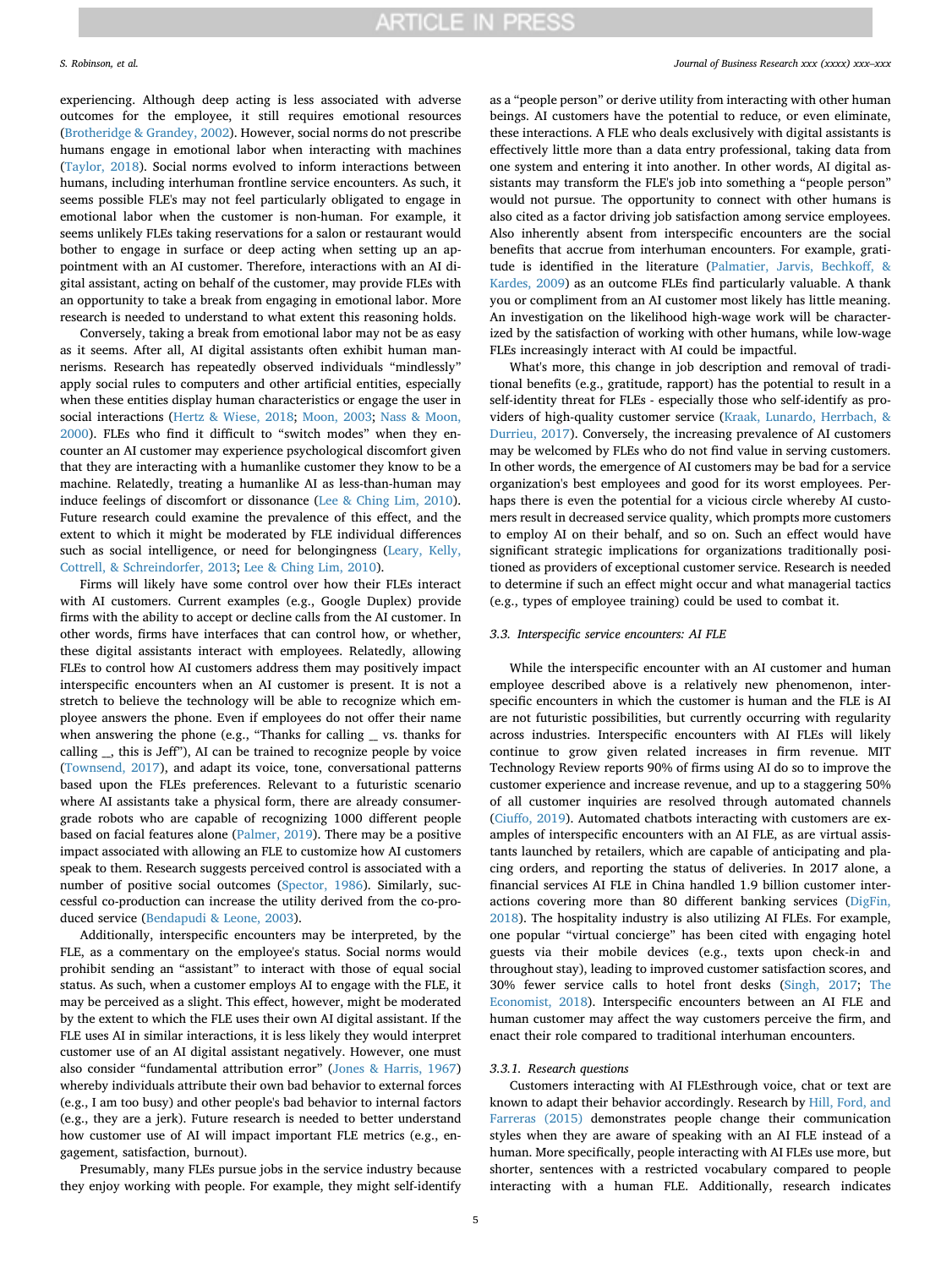customers may interact rudely and make use of profanity with AI FLEs (Hill et al., 2015). This raises the question of whether or not customers might feel negative affect (e.g., guilt, shame, discomfort) during or after interspecific encounters with an AI FLE exchange partner, and if impolite behavior continues to occur during contiguous interhuman encounters, thereby negatively impacting the human FLE actor in future dyadic exchanges.

Mende, Scott, van Doorn, Shanks, and Grewal (2017) suggest interacting with AI may give rise to feelings of discomfort. Specifically, customers interacting with intelligent agents able to converse in near human terms may perceive a mismatch between the initially anticipated human behavior of the AI and the actual imperfect behavior displayed– a phenomenon typically referred to as the uncanny valley effect (Mori, 2012). Research is needed to understand how firms may attenuate this effect, and set proper customer expectations on AI FLE performance.

Further, customer attitudes towards technology and the extent to which they perceive AI as a threat to humanity may have a significant impact on their levels of discomfort when interacting with AI FLEs. Złotowski, Yogeeswaran, and Bartneck (2017) show autonomous robots evoke strong negative feelings as people experience both a realistic (i.e., robots as a threat to human safety, well-being, and resources) and identity (i.e., robots harming human uniqueness and distinctiveness) threat. Such feelings are theorized to originate from an in-group vs. outgroup distinction, where AI is considered part of an out-group threatening the human in-group. Following similar reasoning leads to the question of how a perceived threat to human identity affects attitudes towards the firm, or general satisfaction in spite of the level of service provided by the AI.

### *3.4. Counterfeit service encounters*

Both interspecific encounter quadrants, with AI customer or AI FLE, categorize two distinct service encounter scenarios. Such encounters currently include AI substituting for the customer in the form of a digital assistant, or firms employing AI FLEs to engage in tasks such as initiating or answering customer service calls, or texting or emailing customers to gauge satisfaction. Increasingly, companies employing customer-facing AI technologies attempt to deliver a customer experience "in which customers cannot tell if they are communicating with a human or a computer" (Hyken, 2017a). Their efforts are apparently successful, as a notable half of customers interacting with AI FLEs are unaware their exchange partner was non-human (Hyken, 2017b). Given advancements in AI technologies, which make it difficult or impossible to confidently distinguish between a human vs. non-human actor within an interspecific encounter, we further delineate between interspecific encounters in which the human exchange partner is aware vs. unaware of the non-human nature of the AI customer or AI FLE and label the latter as counterfeit.

Counterfeits have been described as having characteristics that are copied and indistinguishable from the original (Orth, Hoffmann, & Nickel, 2019), and defined as fictitious, imitation or insincere (Kuokkanen, 2017). As such, studies on counterfeiting often focus on the impact of deception (Eisend & Schuchert-Güler, 2006; Randhawa, Calantone, & Voorhees, 2015). Given attempts to make disembodied AI sound human via audible voice characteristics (e.g., mhmm) or programming AI to write "perfectly imperfect" text (Byrne, 2018), we assert interspecific encounters in which the AI actor (i.e., customer or FLE) is humanlike and indistinguishable from a human, and in which the exchange partner is unaware the AI actor is not human are deceptive, and by definition "counterfeit service encounters."

At the product launch for one global brand's AI assistant designed to substitute as a customer in routine service encounters with firms, the firm's CEO stated the technology is able to understand the "subtle nuances" of human language and "brings together all our investments over the years in natural language understanding, deep learning, text to speech" (Pichai, 2018). The AI assistant presented was indistinguishable from a human, and did not disclose itself as non-human to its service encounter exchange partner. This element of deception and lack of awareness by the human exchange partner raises concerns about the impact of interspecific encounters in which the AI actor is not disclosed as non-human, yet indistinguishable from a human (Lomas, 2018; NPR, 2018). A central concern is this type of encounter can create ancillary mistrust in subsequent unrelated interactions (Madrigal, 2018). Expectedly, the inability to detect a human voice or form from that generated by AI is cited as increasing the risk for deception (Meed, 2018), and is not viewed as innocuous (Marr, 2019). While not yet regulated, there is a growing consensus AI fabrication, defined as what a consumer sees or hears generated by AI, is not deceptive as long as the consumer is aware of its AI nature (Marr, 2019). Similarly, with regard to tangible products, the United Nations Office on Drug and Crime states "product counterfeiting is a form of consumer fraud: (if) a product is sold, purporting to be something that it is not" (UNODC, 2019 p. 174). The estimated \$1.82 trillion counterfeit product global market (Businesswire, 2018) has numerous federal and state laws which prohibit counterfeiting, and the negative impacts associated with product counterfeiting are considered to be "long-term, subtle and diffuse" (UNODC, 2019 p. 174). At present, undisclosed AI actors substituting as human are not formally regulated, nor tied to financial or non-monetary loss. Yet, concerns about trust erosion and its impact on a firm's employees, customer, and society are fundamental when considering the impact of counterfeit service encounters. The European Commission recently classified "trustworthy AI" as an aspirational goal (Renda, 2019), and the IEEE technical professional association created guidelines calling for transparency (Lomas, 2018). UK's British Standards Institute labeled deception, intentional or unintentional, as a societal risk and cautions such deception will negatively impact trust in the technology (PBSI, 2019). In the United States, the state of California recently passed a law requiring AI on social media platforms to identify itself as such (Simonite, 2018).

Disclosing the presence of an AI actor in the dyad, may soon be regulated or called-for standard practice given apparent societal and ethical concerns. However, general research on the impact of undisclosed AI on unaware human exchange partners, and subsequent firm, and societal outcomes is needed to assist consumers, firms, and policy makers as they consider the impact of AI actors in the role of customer or FLE in service encounters. Although fear over potential counterfeit encounters with AI are just beginning to emerge, similar concerns over deception in marketing and associated consumer reactions (Darke & Ritchie, 2007; Tessitore & Geuens, 2013, 2019), may provide researchers and practitioners with a relevant comparison.

#### *3.5. InterAI service encounters*

The average customer speaks with customer service employees 65 times per year. Annually, that adds up to more than 270 billion service calls, which cost the firm, on average about \$1 (USD) per call (Hashimi, 2017). Large expenses associated with handling customer service calls, coupled with attempts to improve the customer experience led businesses to employ advanced technologies designed to merge the contact center with AI-powered agents. These technologies are anticipated to be the future of customer care centers (iSymplify, 2018), which leads to an interesting potential encounter scenario given these same AI agents were also designed to serve as personal assistants for consumers. Service encounters of the near present, falling within the AI-to-AI encounter quadrant, will likely have a strong impact on the relationship between the customer and the firm. These encounters, aptly labeled as "interAI," are defined as the intersection at which AI agents communicate with each other on behalf of both firm and customer.

Within interAI encounters, machines communicate with other machines remotely. These communications are largely inaccessible to humans, for example, this type of machine-to-machine communication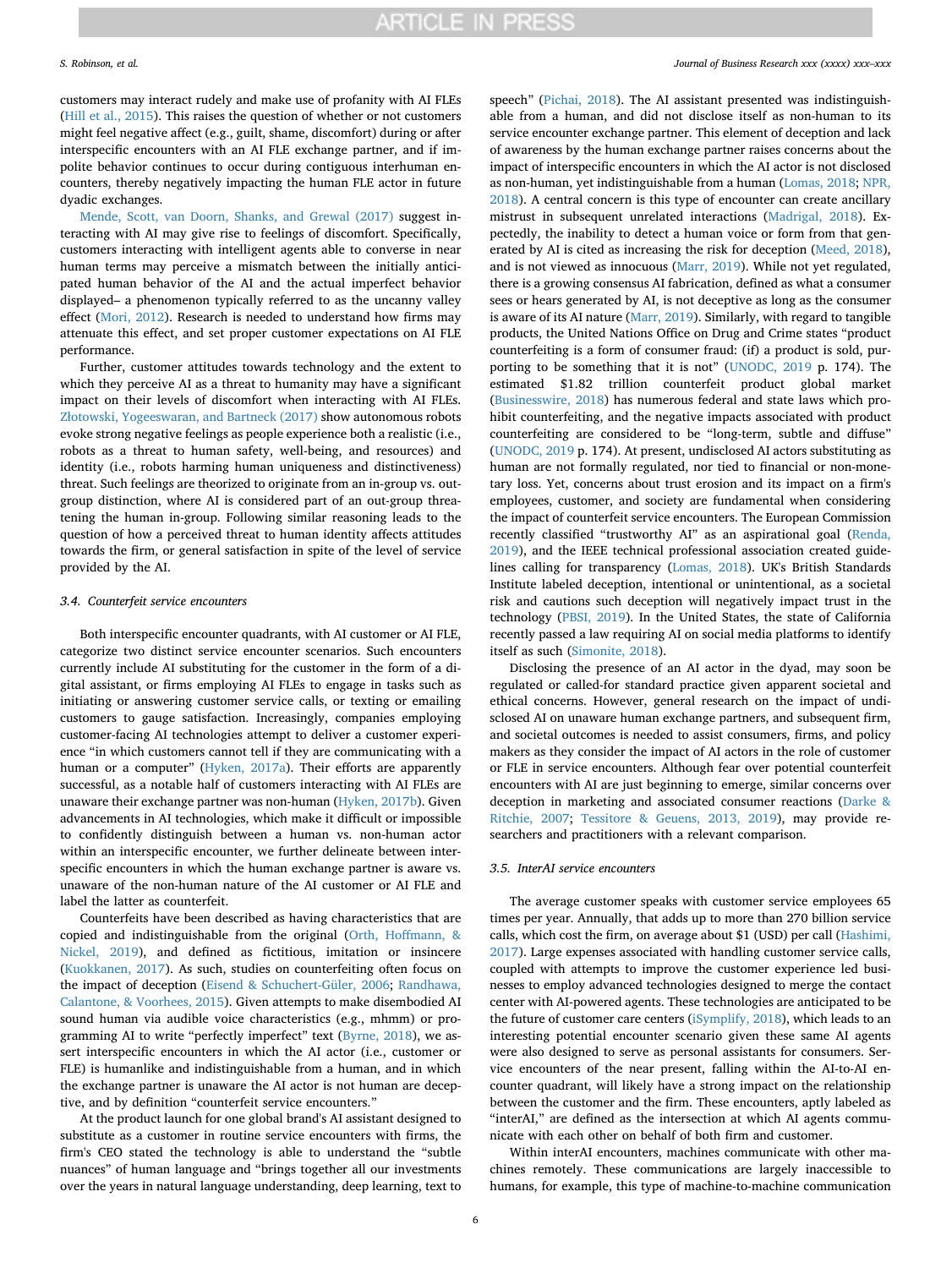#### **Table 2**

- Core service topics important research questions.
	- How is *satisfaction* defined when the customer is AI?
	- How is *customer loyalty* defined and developed in interspecific or interAI service encounters?
	- Do the concepts of *inseparability* and *heterogeneity* of a service apply to interspecific and interAI service encounters?
	- Will the value of *WOM* change as a result of interspecific or interAI encounters? • What are the unique aspects related to *zone of tolerance* within interspecific
	- encounters? • Does the *service profit chain* model need to be reorganized to incorporate
	- interspecific and interAI encounters?
	- To what extent do interspecific and interAI encounters impact the *customer service journey*?
	- Will AI FLEs outperform FLEs in terms of understanding/managing the *customer service journey*?
	- Do interspecific encounters (negatively/positively) affect a firm's FLEs *engagement*?
	- Are *service failures* equal across the evolved service encounter framework?

occurs every time a mobile phone synchronizes with a computer. Thus, imagining an AI customer will communicate with an AI FLE is not an unrealistic scenario. In fact, machine-to-machine communication occurs in smart services systems, defined as systems capable of self-detection and self-diagnostic functioning (Maglio, 2014), and is substituting for patient and practitioner in medical service exchanges in the form of wearable monitoring devices.

Smart services utilize AI to gather and analyze real-time data, and initiate purchases or other transactions (Allmendinger & Lombreglia, 2005). For example, consumer appliances (e.g., refrigerators) incorporated with sensors, control devices and connectivity can anticipate consumer needs, determine product expiration dates, and place orders with a retailer's AI. Similarly, a sensored home may collect and report data to a utility company. The firm's AI may then develop suggestions to reduce utility costs and provide the AI customer with information. Service exchanges within a medical context have also been altered by AI reporting medical information about a patient through wearables (e.g., diabetic monitoring) to a practitioner's AI which collects and analyzes patient data. In short, smart services and wearable technologies are examples of interAI encounters in which customer and firm communicate without human involvement. In addition to revamping longstanding conceptualizations of what constitutes a service exchange, these types of AI are likely to "play a significant role in extracting actionable insights" (Bresnick, 2018).

#### *3.5.1. Research questions*

While lauded for their efficiency, interAI service encounters need further investigation. There are several pressing questions for future research, such as how consumers will react towards exclusion from the service encounter. If a customer is substituted with an AI customer and the firm responds with an AI FLE, the customer is giving up control over the process perhaps in favor of convenience. This tradeoff suggests trust towards the service brand/provider would play an even more important role than it does in interhuman or interspecific service encounters. It also leads to questions related to how customer satisfaction is assessed, and how expectations are formed and confirmed given both are part of an iterative process.

AI may also act as a customer substitute during the pre-purchase and post purchase stage of the service experience; AI customers might anticipate customer needs, engage in the search for the best alternative and develop customer decision making criteria. This form of AI customer decision making leads to questions concerning the degree to which loyalty to a service provider will matter, or if customers will buy from a number of service providers based on interAI negotiations, or an AI customer's decision optimization. InterAI service encounters beg the question if and how engagement behaviors, such as word of mouth (WOM), occur without a human customer actor. Perhaps WOM might

*S. Robinson, et al. Journal of Business Research xxx (xxxx) xxx–xxx*

be utilized by AI, or spread by AI leading to questionson WOM valence. This also leads to an interesting question about increases in the accuracy of evaluations and, in turn, perhaps more or less meaningful data.

Additionally, AI encounters will likely face questions regarding how customers will react towards misunderstandings and service failures. When service failures happen, customers tend immediately to look for causes (Van Vaerenbergh, Orsingher, Vermeir, & Larivière, 2014). In interAI service encounters, this search could be impossible or extremely difficult, resulting in negative affective reactions and profound customer dissatisfaction. Although AI solutions can create great value, it is important to understand firms will face challenges, specifically when it comes to loyalty and brand experience. A primary question to be addressed centers on whether it is the AI customer or AI FLE actually providing the service.

### **4. Evolved service encounters research agenda**

This conceptual article presents an evolved service encounter framework, which is based on AI substituting for the role of customer or FLE and premise traditional interhuman service encounters may have little in common with interspecific, and interAI service encounters in terms of impact on customer, FLE, and firm. What's more, we recognize the importance of investigating the impact of AI in the service environment, and acknowledge rarely does a single service encounter constitute a service experience (Lemon & Verhoef, 2016). As such the following section is organized around the notion core service concepts may be impacted by AI's role in service encounters, and concludes with a summation of related research questions (see Table 2).

#### *4.1. Evolved service encounters are evolved service experiences*

Ostrom, Parasuraman, Bowen, Patrício, and Voss (2015) assert, "the importance of service research and the need for new service-related knowledge have never been greater" (p. 127). This increasing importance is due to the rapid pace of fundamental change occurring within the context of services – to both service delivery and experience (Ostrom et al., 2015). Advances in technology, are impacting customer and firm, and creating opportunities for new avenues of research such as smart services, the Internet of Things, cloud computing, mobile technology, social network technology and big data (Rust & Huang, 2014). While it is undeniable quickly changing technology is creating opportunities to study new service topics, we maintain the evolved service encounter framework proposed here creates an opportunity to re-evaluate a number of core service topics that will undoubtedly be impacted by AI customers and/or AI FLEs substituting for humans within a given exchange.

With regard to satisfaction (see Oliver, 1980), for instance, the expectancy disconfirmation paradigm is likely to remain the right framework to understand how humans evaluate the service. However, for an AI actor, satisfaction assessments are likely to differ compared to its human counterpart, and be the result of it being able to deliver a specific outcome for which it is programmed. As a result, it is likely solely dependent on a cognitive evaluation, involving no emotion, and driven by a multitude of calculated metrics (e.g., successful outcome: yes/no, timeframe parameters, etc.). Moreover, this type of satisfaction is likely to be more stable as the zone of tolerance should be less dependent on context. Loyalty, as well, will likely be formed differently within interspecific and interAI encounters compared to interhuman exchanges. For instance, AI customers may employ rational criteria human customers are unlikely to objectively maintain, raising the question if brand loyalty will still exist in the future. As AI actors use rational criteria to make choices (e.g., price, timing), being included in the consideration set and finally being chosen may require marketers to rethink their strategies. This might include determining and matching the criteria AI customers use for selection – a practice that may resemble today's search engine optimization – or establishing partnerships with firms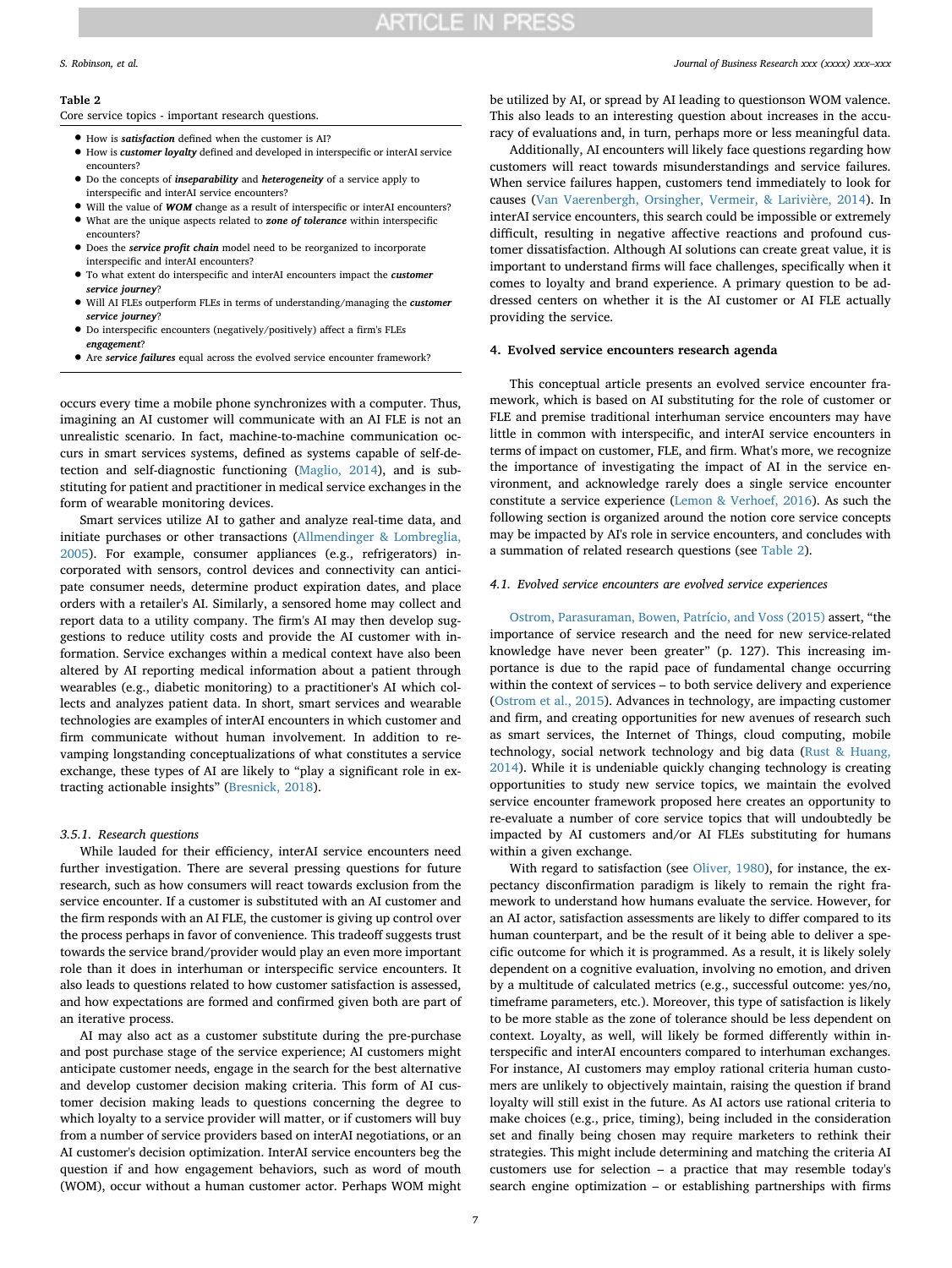developing the algorithms behind AI customers (Dawar, 2018). As such, loyalty may become more about criteria optimization rather than emotional connections, which currently characterizes services.

Relatedly, the overall service journey is likely to undergo important changes as interhuman, interspecific, and interAI encounters alternate across the various journey stages.

While recent research addresses the impact of AI FLEs replacing human FLEs, and the future of the workplace (Frey & Osborne, 2017; Huang & Rust, 2018), little is known about the implications of human FLEs co-working with an FLE AI (De Keyser et al., 2019). Interspecific encounters with an AI FLE are dyadic, however, the impact of such encounters must be considered beyond their initial impact on the customer, and include the impact on human FLEs who may be working alongside the AI FLE. This is important given service encounters are contiguous (Allen, Brady, Robinson, & Voorhees, 2015) and an interhuman encounter may follow an interspecific encounter. The impact of an AI FLE on its human counterpart has important implications for subsequent interhuman encounters. For example, imagine a guest checks into a hotel and AI FLE texts the customer to ask about her experience, the customer may respond with a routine inquiry about restaurant hours or reservations, which is quickly answered by the AI FLE. While the reassignment of these tasks to the AI FLE allow the human FLE to address more complicated service issues, the AI FLE might receive the praise, as frequently evidenced by hotel reviews on a popular travel website (e.g., "My stay at the [hotel] was awesome, and I had the best concierge you could ask for!! Her name is [AI FLE]."). In these situations, the AI FLE receives the credit for the prompt and attentive service, while human FLEs working in the background fails to be acknowledged. Employee recognition, however, is widely considered one of the key drivers of employee engagement (Brun & Dugas, 2008). For instance, Brun, Biron, Martel, and Hivers (2003), show lack of recognition constitutes a major risk factor for psychological distress in the workplace. The recognition received by customers is pivotal to employee engagement (Brun & Dugas, 2008; Verleye, Gemmel, & Rangarajan, 2016). When customers are unaware of the role employees play, recognition might be significantly lowered. This, in turn, may negatively impact employee engagement. The above suggests a lack of role transparency may be a major issue for human FLEs. A global survey of 3000 employees across eight countries (Workplace Institute, 2018) found employees' biggest concern is not AI infiltrating the workplace, but rather the lack of transparency in its implementation and usage. An implication for FLEs is they may complement the work of an AI FLE without disclosing the AI FLE presence to customers. This nondisclosure could create possible role conflict, which may have a negative impact on human FLE employee such as increased job dissatisfaction, role stress, turnover, burnout, and on firm outcomes in the way of fewer organizational citizenship behaviors (Chung & Schneider, 2002).

On a positive note, the introduction of AI FLEs may also lead to a more interesting and challenging work environment for human FLEs (Wirtz et al., 2018). As stated above, AI FLEs often handle routine interactions with customers, allowing human FLEs to focus on more complex customer interactions. One such example is conversational software processing large numbers of incoming customer queries. More precisely, the software analyzes incoming messages and automates iterative requests. With the help of such AI FLEs, human FLEs no longer deal with trivial customer requests but instead invest their time dealing with higher-level tasks. Firms utilizing such technology may significantly improve employee retention metrics, in addition to customer call handling times (Vanderbroeck, 2018). Hence, improvement to the work environment, due to AI FLEs, may lead human FLEs to consider AI as valued co-workers/partners and increase levels of employee engagement (Crawford, LePine, & Rich, 2010). As such, research to determine the impact of AI FLEs on subsequent interhuman encounters via how they affect their human FLE counterparts is warranted.

Interestingly, AI may improve a customer's experience by quickly assessing the complexity of a situation and responding at an expedited rate compared to human FLE who "cannot be expected to understand a customer's entire history and derive their own insights from it in real time" (Theil, 2019). The role of human actors may be restricted to specific parts of the service journey such as actual consumption, withAI actors dominating the early stages of the journey (Dawar, 2018). In addition, as AI's abilities continue to evolve; automated and virtually human-free journeys may become standard for some services.

Many other service concepts are set to undergo a similar evolution and will require new research to assess whether fundamental knowledge as it is today still applies. Some additional topics we think are relevant include engagement (e.g., AI actors ability to promote a firm via word-of-mouth, or provide feedback), service failure/recovery (e.g., the ability for AI actors to complain or successfully provide service failure resolution), employee/customer empowerment (e.g., AI actor freedom), service profit chain (e.g., AI's impact across the model), and defining service characteristics (e.g., AI may impact concepts of heterogeneity and inseparability). It seems clear many fundamental premises need to be questioned and re-investigated. We urge future research to further consider the impact of AI on service core concepts as it dominates change within the service space, so that the discipline can co-evolve.

### **5. Overarching evolved service encounter issues**

A recent Accenture report states by the year 2035 AI has the potential to boost profitability by 38% on average and create an economic boost of \$14 trillion across 16 industries in 12 economies (Purdy & Daugherty, 2017). AI's profit boosting promise and technological advances are driving change at a rapid pace. As such, the organizational frontline is facing unprecedented evolution, as AI technologies become a routine element of the service environment. This work introduces an evolved framework delineating the various encounter types resulting from introducing AI at the service frontline. Specifically, we distinguishfour service encounter types: interhuman (FLE-to-customer), interspecific AI customer (AI customer-to-FLE), interspecific AI FLE (customer-to-AI FLE), and interAI (AI FLE-to-AI customer). We conceptually develop each encounter type, and provide specific implications, with supporting research questions. Also, we introduce the concept of counterfeit service encounters, as human FLE or customer may not recognize an AI actor as non-human, raising questions on the potential for trust erosion and need for AI transparency

Frameworks, such as the present, provide a way to organize and summarize past research in order to "provide a clear, simplified perspective to illuminate what is known and not known" (Jaworski, 2011, p. 217). One of the limitations of proposing a framework focused on what is "not known," is a lack of immediately actionable insight and the illusion of a lack of managerial relevance. However, managerial relevance is both broad and nuanced with multiple categorizations, for example "one class of relevance is for immediate action" and another class "has the potential to affect deeper thinking in the future"; Jaworski, 2011 the latter is viewed equally as important as the former given "certain pieces of marketing knowledge may trigger deep thought but no immediate action" (Jaworski, 2011, p. 214). When research begins to address unanswered questions, the compilation of evidence or comprehensive knowledge becomes actionable and managerially relevant (Jaworski, 2011). We propose existing knowledge on the use of AI as a substitute for customer or FLE is inadequate and many questions need attention in order to generate sound, big-picture focused implications.

Managers will undoubtedly be tasked with answering overarching service encounter questions such as "in which circumstances should firms invest in AI?," "which encounter type will have the greatest impact on the firm?," "what is the optimal combination of human/AI FLE investments?," "how can hiring be optimized based upon encounter type?," or "which evolved service encounter type optimizes a firm's goals (e.g., customer experience, efficiency, strategic advantage)?" –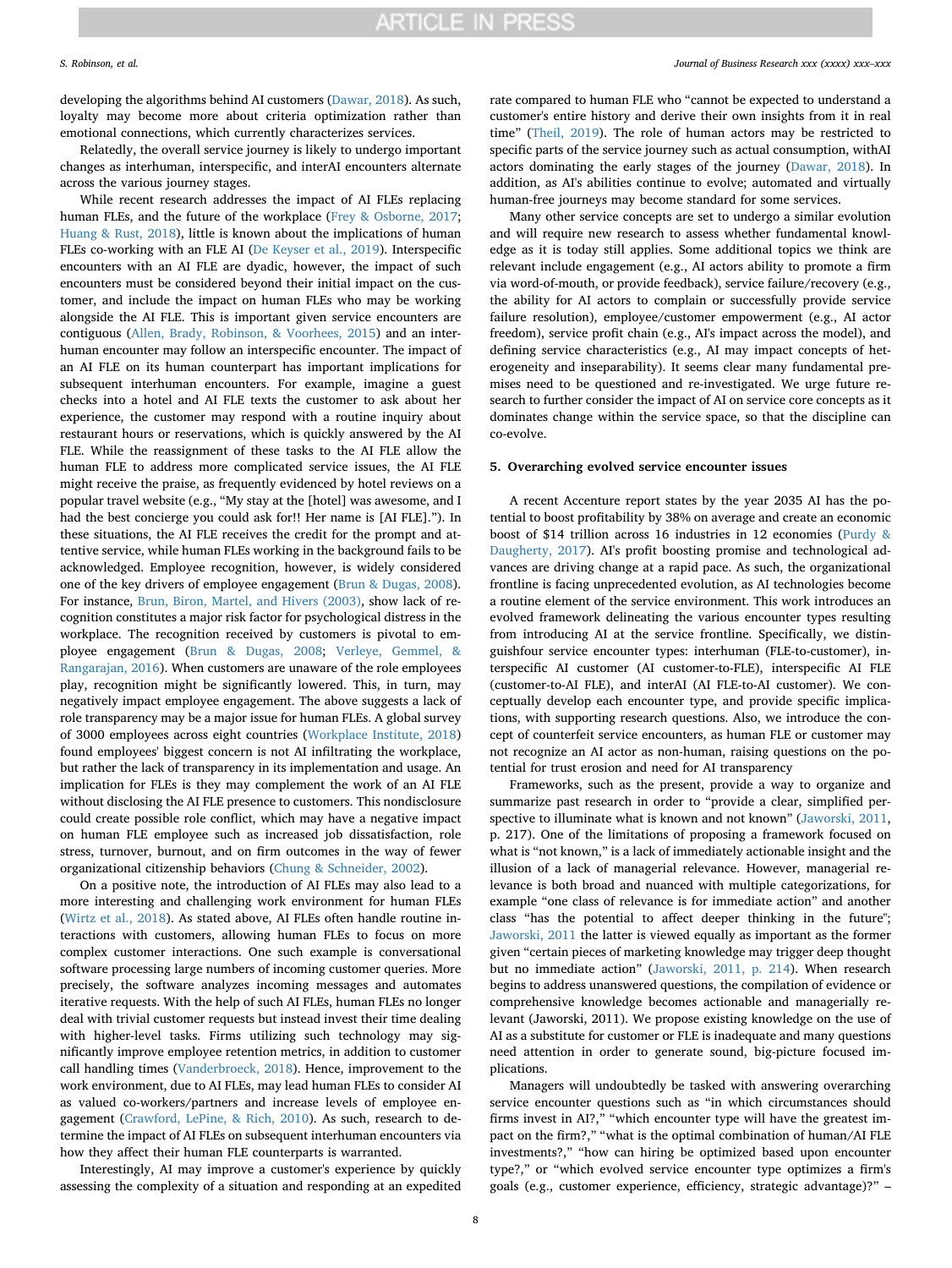one of the advantages of developing an evolved service encounter framework, and associated research questions focused on each encounter type, is the foundation it provides to further develop and answer these all-important, overarching service encounter questions. Overall, it is our hope this paper fosters empirical research on AI in service encounters as scholars and practitioners work to understand the corresponding opportunities, challenges, and most importantly, impact on business and people.

### **References**

- [Allen, A. M., Brady, M. K., Robinson, S. G., & Voorhees, C. M. \(2015\). One firm's loss is](http://refhub.elsevier.com/S0148-2963(19)30508-9/rf0005) [another's gain: Capitalizing on other firms' service failures.](http://refhub.elsevier.com/S0148-2963(19)30508-9/rf0005) *Journal of the Academy of [Marketing Science, 43](http://refhub.elsevier.com/S0148-2963(19)30508-9/rf0005)*(5), 648–662.
- Allmendinger, G., & Lombreglia, R. (2005). Four strategies for the age of smart services. Retrieved from [https://hbr.org/2005/10/four-strategies-for-the-age-of-smart](https://hbr.org/2005/10/four-strategies-for-the-age-of-smart-services)[services.](https://hbr.org/2005/10/four-strategies-for-the-age-of-smart-services)
- Anderson, J., Rainie, L., & Luchsinger, A. (2018). Artificial intelligence and the future of humans. Retrieved from [https://www.pewinternet.org/2018/12/10/artificial](https://www.pewinternet.org/2018/12/10/artificial-intelligence-and-the-future-of-humans/)[intelligence-and-the-future-of-humans/.](https://www.pewinternet.org/2018/12/10/artificial-intelligence-and-the-future-of-humans/)
- [Argo, J. J., Dahl, D. W., & Manchanda, R. V. \(2005\). The influence of a mere social](http://refhub.elsevier.com/S0148-2963(19)30508-9/rf0020) presence in a retail context. *[Journal of Consumer Research, 32](http://refhub.elsevier.com/S0148-2963(19)30508-9/rf0020)*(2), 207–212.
- [Beatty, S. E., Mayer, M., Coleman, J. E., Reynolds, K. E., & Lee, J. \(1996\). Customer-sales](http://refhub.elsevier.com/S0148-2963(19)30508-9/rf0025) [associate retail relationships.](http://refhub.elsevier.com/S0148-2963(19)30508-9/rf0025) *Journal of Retailing, 72*(3), 223–247.
- [Beetles, A. C., & Harris, L. C. \(2010\). The role of intimacy in service relationships: An](http://refhub.elsevier.com/S0148-2963(19)30508-9/rf0030) exploration. *[Journal of Services Marketing, 24](http://refhub.elsevier.com/S0148-2963(19)30508-9/rf0030)*(5), 347–358.
- [Bendapudi, N., & Leone, R. P. \(2003\). Psychological implications of customer participa](http://refhub.elsevier.com/S0148-2963(19)30508-9/rf0035)tion in co-production. *[Journal of Marketing, 67](http://refhub.elsevier.com/S0148-2963(19)30508-9/rf0035)*(1), 14–28.
- [Bitner, M. J. \(1990\). Evaluating service encounters: The effects of physical surroundings](http://refhub.elsevier.com/S0148-2963(19)30508-9/rf0040) and employee responses. *[The Journal of Marketing,](http://refhub.elsevier.com/S0148-2963(19)30508-9/rf0040)* 69–82.
- Bresnick, J. (2018). Top 12 ways artificial intelligence will impact healthcare. April 30 [https://healthitanalytics.com/news/top-12-ways-artificial-intelligence-will-impact](https://healthitanalytics.com/news/top-12-ways-artificial-intelligence-will-impact-healthcare)[healthcare](https://healthitanalytics.com/news/top-12-ways-artificial-intelligence-will-impact-healthcare).
- [Brotheridge, C. M., & Grandey, A. A. \(2002\). Emotional labor and burnout: Comparing](http://refhub.elsevier.com/S0148-2963(19)30508-9/rf0055) [two perspectives of "people work".](http://refhub.elsevier.com/S0148-2963(19)30508-9/rf0055) *Journal of Vocational Behavior, 60*(1), 17–39.
- [Brun, J.-P., Biron, C., Martel, J., & Hivers, H. \(2003\).](http://refhub.elsevier.com/S0148-2963(19)30508-9/rf0060) *Evaluation of mental health: An [analysis practices of human resources management.](http://refhub.elsevier.com/S0148-2963(19)30508-9/rf0060)* Montreal: Institute for Research [Robert-Sauve in health and in security work.](http://refhub.elsevier.com/S0148-2963(19)30508-9/rf0060)
- [Brun, J. P., & Dugas, N. \(2008\). An analysis of employee recognition: Perspectives on](http://refhub.elsevier.com/S0148-2963(19)30508-9/rf0065) human resources practices. *[The International Journal of Human Resource Management,](http://refhub.elsevier.com/S0148-2963(19)30508-9/rf0065) 19*[\(4\), 716–730.](http://refhub.elsevier.com/S0148-2963(19)30508-9/rf0065)
- Businesswire (2018, May 15). Global brand counterfeiting report. Retrieved from [https://](https://www.businesswire.com/news/home/20180515005775/en/Global-Brand-Counterfeiting-Report-2018-2020---ResearchAndMarkets.com) [www.businesswire.com/news/home/20180515005775/en/Global-Brand-](https://www.businesswire.com/news/home/20180515005775/en/Global-Brand-Counterfeiting-Report-2018-2020---ResearchAndMarkets.com)[Counterfeiting-Report-2018-2020—ResearchAndMarkets.com](https://www.businesswire.com/news/home/20180515005775/en/Global-Brand-Counterfeiting-Report-2018-2020---ResearchAndMarkets.com).
- Byrne, K. (2018, June 20). Chatbots: Your new best friend? Retrieved from [https://www.](https://www.independent.ie/life/chatbots-your-new-best-friend-37023285.html) [independent.ie/life/chatbots-your-new-best-friend-37023285.html](https://www.independent.ie/life/chatbots-your-new-best-friend-37023285.html).
- [Chen, C. F., & Kao, Y. L. \(2012\). Investigating the antecedents and consequences of](http://refhub.elsevier.com/S0148-2963(19)30508-9/rf0075) [burnout and isolation among flight attendants.](http://refhub.elsevier.com/S0148-2963(19)30508-9/rf0075) *Tourism Management, 33*(4), 868–874.
- [Chung, B. G., & Schneider, B. \(2002\). Serving multiple masters: Role conflict experienced](http://refhub.elsevier.com/S0148-2963(19)30508-9/rf0080) by service employees. *[Journal of Services Marketing, 16](http://refhub.elsevier.com/S0148-2963(19)30508-9/rf0080)*(1), 70–87.
- Ciuffo, J. (2019, January 31). How global companies are winning at AI deployment. Retrieved from https://www.genesys.com/blog/post/mit-technology-revie [insights-how-global-companies-are-winning-at-ai-deployment.](https://www.genesys.com/blog/post/mit-technology-review-insights-how-global-companies-are-winning-at-ai-deployment)
- [Crawford, E. R., LePine, J. A., & Rich, B. L. \(2010\). Linking job demands and resources to](http://refhub.elsevier.com/S0148-2963(19)30508-9/rf0085) [employee engagement and burnout: A theoretical extension and meta-analytic test.](http://refhub.elsevier.com/S0148-2963(19)30508-9/rf0085) *[Journal of Applied Psychology, 95](http://refhub.elsevier.com/S0148-2963(19)30508-9/rf0085)*(5), 834.
- [Crosby, L. A., Evans, K. R., & Cowles, D. \(1990\). Relationship quality in services selling:](http://refhub.elsevier.com/S0148-2963(19)30508-9/rf0090) [An interpersonal influence perspective.](http://refhub.elsevier.com/S0148-2963(19)30508-9/rf0090) *The Journal of Marketing,* 68–81.
- [Dallimore, K. S., Sparks, B. A., & Butcher, K. \(2007\). The influence of angry customer](http://refhub.elsevier.com/S0148-2963(19)30508-9/rf0095) [outbursts on service providers' facial displays and affective states.](http://refhub.elsevier.com/S0148-2963(19)30508-9/rf0095) *Journal of Service [Research, 10](http://refhub.elsevier.com/S0148-2963(19)30508-9/rf0095)*(1), 78–92.
- [Darke, P. R., & Ritchie, R. J. \(2007\). The defensive consumer: Advertising deception,](http://refhub.elsevier.com/S0148-2963(19)30508-9/rf0100) [defensive processing, and distrust.](http://refhub.elsevier.com/S0148-2963(19)30508-9/rf0100) *Journal of Marketing Research, 44*(1), 114–127.
- Dawar, N. (2018). Marketing in the age of Alexa. Retrieved from [https://hbr.org/2018/](https://hbr.org/2018/05/marketing-in-the-age-of-alexa) [05/marketing-in-the-age-of-alexa](https://hbr.org/2018/05/marketing-in-the-age-of-alexa).
- De Keyser, A., Köcher, S., Alkire, L., Verbeeck, C., & Kandampully, J. (2019). Frontline service technology infusion: Conceptual archetypes and future research directions. *Journal of Service Management*. [https://doi.org/10.1108/JOSM-03-2018-0082.](https://doi.org/10.1108/JOSM-03-2018-0082)
- [Delcourt, C., Gremler, D. D., De Zanet, F., & van Riel, A. C. \(2017\). An analysis of the](http://refhub.elsevier.com/S0148-2963(19)30508-9/rf0115) [interaction effect between employee technical and emotional competencies in emo](http://refhub.elsevier.com/S0148-2963(19)30508-9/rf0115)[tionally charged service encounters.](http://refhub.elsevier.com/S0148-2963(19)30508-9/rf0115) *Journal of Service Management, 28*(1), 85–106.
- Digfin (2018, October 17) How Xiao-i's robot became the voice of China's banks. Retrieved from [https://www.digfingroup.com/xiaoi/.](https://www.digfingroup.com/xiaoi/)
- [Dion, D., & Borraz, S. \(2017\). Managing status: How luxury brands shape class sub](http://refhub.elsevier.com/S0148-2963(19)30508-9/rf0120)[jectivities in the service encounter.](http://refhub.elsevier.com/S0148-2963(19)30508-9/rf0120) *Journal of Marketing, 81*(5), 67–85.
- [Eisend, M., & Schuchert-Güler, P. \(2006\). Explaining counterfeit purchases: A review and](http://refhub.elsevier.com/S0148-2963(19)30508-9/rf0125) preview. *[Academy of Marketing Science Review,](http://refhub.elsevier.com/S0148-2963(19)30508-9/rf0125)* 1–22.
- [Eli, L., Bar-Tat, Y., & Kostovetzki, I. \(2001\). At first glance: Social meanings of dental](http://refhub.elsevier.com/S0148-2963(19)30508-9/rf0130) appearance. *[Journal of Public Health Dentistry, 61](http://refhub.elsevier.com/S0148-2963(19)30508-9/rf0130)*(3), 150–154.
- [Frey, C. B., & Osborne, M. A. \(2017\). The future of employment: How susceptible are jobs](http://refhub.elsevier.com/S0148-2963(19)30508-9/rf0135) to computerisation? *[Technological Forecasting and Social Change, 114](http://refhub.elsevier.com/S0148-2963(19)30508-9/rf0135)*, 254–280. [Gabbott, M., & Hogg, G. \(2001\). The role of non-verbal communication in service](http://refhub.elsevier.com/S0148-2963(19)30508-9/rf0140)

[encounters: A conceptual framework.](http://refhub.elsevier.com/S0148-2963(19)30508-9/rf0140) *Journal of Marketing Management, 17*(1–2), [5–26.](http://refhub.elsevier.com/S0148-2963(19)30508-9/rf0140)

- Goode, L. (2018, May 8) How Google's eerie robot phone calls hint at AI's future. Retrieved from [https://www.wired.com/story/google-duplex-phone-calls-ai-future/.](https://www.wired.com/story/google-duplex-phone-calls-ai-future/)
- [Grandey, A. A. \(2000\). Emotional regulation in the workplace: A new way to con](http://refhub.elsevier.com/S0148-2963(19)30508-9/rf0145)ceptualize emotional labor. *[Journal of Occupational Health Psychology, 5](http://refhub.elsevier.com/S0148-2963(19)30508-9/rf0145)*(1), 95.
- [Grandey, A. A., Dickter, D. N., & Sin, H. \(2004\). The customer is not always right:](http://refhub.elsevier.com/S0148-2963(19)30508-9/rf0150) [Customer aggression and emotion regulation of service employees.](http://refhub.elsevier.com/S0148-2963(19)30508-9/rf0150) *Journal of [Organizational Behavior: The International Journal of Industrial, Occupational and](http://refhub.elsevier.com/S0148-2963(19)30508-9/rf0150) [Organizational Psychology and Behavior, 25](http://refhub.elsevier.com/S0148-2963(19)30508-9/rf0150)*(3), 397–418.
- [Gremler, D. D., & Gwinner, K. P. \(2000\). Customer-employee rapport in service re](http://refhub.elsevier.com/S0148-2963(19)30508-9/rf0155)lationships. *[Journal of Service Research, 3](http://refhub.elsevier.com/S0148-2963(19)30508-9/rf0155)*(1), 82–104.
- [Grougiou, V., & Pettigrew, S. \(2011\). Senior customers' service encounter preferences.](http://refhub.elsevier.com/S0148-2963(19)30508-9/rf0160) *[Journal of Service Research, 14](http://refhub.elsevier.com/S0148-2963(19)30508-9/rf0160)*(4), 475–488.
- [Gutek, B. A., Groth, M., & Cherry, B. \(2002\). Achieving service success through re](http://refhub.elsevier.com/S0148-2963(19)30508-9/rf0165)lationships and enhanced encounters. *[Academy of Management Perspectives, 16](http://refhub.elsevier.com/S0148-2963(19)30508-9/rf0165)*(4), [132–144](http://refhub.elsevier.com/S0148-2963(19)30508-9/rf0165).
- Hacker, S. (2009). Dec*Positive interspecific interactions*. Chichester: eLS. John Wiley & Sons Ltd. <http://www.els.net>. [https://doi.org/10.1002/9780470015902.a0021901.](https://doi.org/10.1002/9780470015902.a0021901)
- Hashimi, Y. (2017, April 19) How virtual agents will transform customer engagement. Retrieved from [https://www.ibm.com/blogs/insights-on-business/insurance/](https://www.ibm.com/blogs/insights-on-business/insurance/cognitive-virtual-agents-will-transform-customer-engagement/) [cognitive-virtual-agents-will-transform-customer-engagement/.](https://www.ibm.com/blogs/insights-on-business/insurance/cognitive-virtual-agents-will-transform-customer-engagement/)
- [Hennig-Thurau, T., Groth, M., Paul, M., & Gremler, D. D. \(2006\). Are all smiles created](http://refhub.elsevier.com/S0148-2963(19)30508-9/rf0180) [equal? How emotional contagion and emotional labor affect service relationships.](http://refhub.elsevier.com/S0148-2963(19)30508-9/rf0180) *[Journal of Marketing, 70](http://refhub.elsevier.com/S0148-2963(19)30508-9/rf0180)*(3), 58–73.
- [Hertz, N., & Wiese, E. \(2018\). Under pressure: Examining social conformity with com](http://refhub.elsevier.com/S0148-2963(19)30508-9/rf0185)[puter and robot groups.](http://refhub.elsevier.com/S0148-2963(19)30508-9/rf0185) *Human Factors, 60*(8), 1207–1218.
- [Hill, J., Ford, W. R., & Farreras, I. G. \(2015\). Real conversations with artificial in](http://refhub.elsevier.com/S0148-2963(19)30508-9/rf0190)[telligence: A comparison between human–human online conversations and hu](http://refhub.elsevier.com/S0148-2963(19)30508-9/rf0190)man–chatbot conversations. *[Computers in Human Behavior, 49](http://refhub.elsevier.com/S0148-2963(19)30508-9/rf0190)*, 245–250.
- [Holzwarth, M., Janiszewski, C., & Neumann, M. M. \(2006\). The influence of avatars on](http://refhub.elsevier.com/S0148-2963(19)30508-9/rf0195) [online consumer shopping behavior.](http://refhub.elsevier.com/S0148-2963(19)30508-9/rf0195) *Journal of Marketing, 70*(4), 19–36.
- [Huang, M. H., & Rust, R. T. \(2018\). Artificial intelligence in service.](http://refhub.elsevier.com/S0148-2963(19)30508-9/rf0200) *Journal of Service Research, 21*[\(2\), 155–172](http://refhub.elsevier.com/S0148-2963(19)30508-9/rf0200).
- Hyken, S. (2017a, June 10). Half of people who encounter artificial intelligence don't even realize it. Retrieved from [https://www.forbes.com/sites/shephyken/2017/06/](https://www.forbes.com/sites/shephyken/2017/06/10/half-of-people-who-encounter-artificial-intelligence-dont-even-realize-it/#6b6c7163745f) [10/half-of-people-who-encounter-artificial-intelligence-dont-even-realize-it/#](https://www.forbes.com/sites/shephyken/2017/06/10/half-of-people-who-encounter-artificial-intelligence-dont-even-realize-it/#6b6c7163745f) [6b6c7163745f](https://www.forbes.com/sites/shephyken/2017/06/10/half-of-people-who-encounter-artificial-intelligence-dont-even-realize-it/#6b6c7163745f).
- Hyken, S. (2017b). AI and Chatbots are transforming the customer experience. July 15 [https://www.forbes.com/sites/shephyken/2017/07/15/ai-and-chatbots-are](https://www.forbes.com/sites/shephyken/2017/07/15/ai-and-chatbots-are-transforming-the-customer-experience/#1cad7b5741f7)[transforming-the-customer-experience/#1cad7b5741f7.](https://www.forbes.com/sites/shephyken/2017/07/15/ai-and-chatbots-are-transforming-the-customer-experience/#1cad7b5741f7)
- iSymplify (2018). Will AI be your next contact center employee? October 8 [https://www.](https://www.isymplify.com/will-ai-be-your-next-contact-center-employee/) [isymplify.com/will-ai-be-your-next-contact-center-employee/.](https://www.isymplify.com/will-ai-be-your-next-contact-center-employee/)
- [Jarrahi, M. H. \(2018\). Artificial intelligence and the future of work: Human-AI symbiosis](http://refhub.elsevier.com/S0148-2963(19)30508-9/rf0215)
- [in organizational decision making.](http://refhub.elsevier.com/S0148-2963(19)30508-9/rf0215) *Business Horizons, 61*(4), 577–586. [Jaworski, B. J. \(2011\). On managerial relevance.](http://refhub.elsevier.com/S0148-2963(19)30508-9/rf0220) *Journal of Marketing, 75*(4), 211–224. Jones, E. E., & Harris, V. A. (1967). The attribution of attitudes. *Journal of Experimental*
- *Social Psychology, 3*(1), 1–24. [https://doi.org/10.1016/0022-1031\(67\)90034-0.](https://doi.org/10.1016/0022-1031(67)90034-0) Kaplan, J. (2015). *[Humans need not apply: A guide to wealth and work in the age of artificial](http://refhub.elsevier.com/S0148-2963(19)30508-9/rf0245)*
- *intelligence.* [Yale University Press.](http://refhub.elsevier.com/S0148-2963(19)30508-9/rf0245) Kraak, J. M., Lunardo, R., Herrbach, O., & Durrieu, F. (2017). Promises to employees
- matter, self-identity too: Effects of psychological contract breach and older worker identity on violation and turnover intentions. *Journal of Business Research, 70*, 108–117. <https://doi.org/10.1016/j.jbusres.2016.06.015>.
- [Kuokkanen, H. \(2017\). Fictitious consumer responsibility? Quantifying social desirability](http://refhub.elsevier.com/S0148-2963(19)30508-9/rf0255) [bias in corporate social responsibility surveys.](http://refhub.elsevier.com/S0148-2963(19)30508-9/rf0255) *Palgrave Communications, 3*, 16106.
- [Larivière, B., Bowen, D., Andreassen, T. W., Kunz, W., Sirianni, N. J., Voss, C., ... De](http://refhub.elsevier.com/S0148-2963(19)30508-9/rf0260) [Keyser, A. \(2017\). Service Encounter 2.0: An investigation into the roles of tech](http://refhub.elsevier.com/S0148-2963(19)30508-9/rf0260)[nology, employees and customers.](http://refhub.elsevier.com/S0148-2963(19)30508-9/rf0260) *Journal of Business Research, 79*, 238–246.
- [Leary, M. R., Kelly, K. M., Cottrell, C. A., & Schreindorfer, L. S. \(2013\). Construct validity](http://refhub.elsevier.com/S0148-2963(19)30508-9/rf0265) [of the need to belong scale: Mapping the nomological network.](http://refhub.elsevier.com/S0148-2963(19)30508-9/rf0265) *Journal of Personality [Assessment, 95](http://refhub.elsevier.com/S0148-2963(19)30508-9/rf0265)*(6), 610–624.
- [Lee, Y. H., & Ching Lim, E. A. \(2010\). When good cheer goes unrequited: How emotional](http://refhub.elsevier.com/S0148-2963(19)30508-9/rf0270) [receptivity affects evaluation of expressed emotion.](http://refhub.elsevier.com/S0148-2963(19)30508-9/rf0270) *Journal of Marketing Research, 47*[\(6\), 1151–1161.](http://refhub.elsevier.com/S0148-2963(19)30508-9/rf0270)
- [Lemon, K. N., & Verhoef, P. C. \(2016\). Understanding customer experience throughout](http://refhub.elsevier.com/S0148-2963(19)30508-9/rf0280) the customer journey. *[Journal of Marketing, 80](http://refhub.elsevier.com/S0148-2963(19)30508-9/rf0280)*(6), 69–96.
- [Liao, H., & Chuang, A. \(2007\). Transforming service employees and climate: A multilevel,](http://refhub.elsevier.com/S0148-2963(19)30508-9/rf0290) [multisource examination of transformational leadership in building long-term service](http://refhub.elsevier.com/S0148-2963(19)30508-9/rf0290) relationships. *[Journal of Applied Psychology, 92](http://refhub.elsevier.com/S0148-2963(19)30508-9/rf0290)*(4), 1006.
- [Lim, E. A. C., Lee, Y. H., & Foo, M. D. \(2017\). Frontline employees' nonverbal cues in](http://refhub.elsevier.com/S0148-2963(19)30508-9/rf0295) [service encounters: A double-edged sword.](http://refhub.elsevier.com/S0148-2963(19)30508-9/rf0295) *Journal of the Academy of Marketing Science, 45*[\(5\), 657–676](http://refhub.elsevier.com/S0148-2963(19)30508-9/rf0295).
- [Lloyd, A. E., & Luk, S. T. \(2011\). Interaction behaviors leading to comfort in the service](http://refhub.elsevier.com/S0148-2963(19)30508-9/rf0300) encounter. *[Journal of Services Marketing, 25](http://refhub.elsevier.com/S0148-2963(19)30508-9/rf0300)*(3), 176–189.
- Lomas, N. (2018). Duplex shows Google failing at ethical and creative AI design. Retrieved from [https://techcrunch.com/2018/05/10/duplex-shows-google-failing](https://techcrunch.com/2018/05/10/duplex-shows-google-failing-at-ethical-and-creative-ai-design/)[at-ethical-and-creative-ai-design/](https://techcrunch.com/2018/05/10/duplex-shows-google-failing-at-ethical-and-creative-ai-design/).
- Madrigal, A. (2018, May 8). Service workers forced to act like robots meet their match. Retrieved from [https://www.theatlantic.com/technology/archive/2018/05/](https://www.theatlantic.com/technology/archive/2018/05/humans-acting-like-robots-vs-robots-acting-like-humans/559955/) [humans-acting-like-robots-vs-robots-acting-like-humans/559955/](https://www.theatlantic.com/technology/archive/2018/05/humans-acting-like-robots-vs-robots-acting-like-humans/559955/).
- Maglio, P. P. (2014). *[Smart service systems.](http://refhub.elsevier.com/S0148-2963(19)30508-9/rf0310)* Editorial Column*6 (1)*, i–ii March.
- Marr, B. (2019, May 7). Artificial intelligence is creating a fake world what does that mean for humans? Retrieved from [https://www.forbes.com/sites/bernardmarr/](https://www.forbes.com/sites/bernardmarr/2019/05/07/artificial-intelligence-is-creating-a-fake-world-what-does-that-mean-for-humans/#553c777e32bf) [2019/05/07/artificial-intelligence-is-creating-a-fake-world-what-does-that-mean](https://www.forbes.com/sites/bernardmarr/2019/05/07/artificial-intelligence-is-creating-a-fake-world-what-does-that-mean-for-humans/#553c777e32bf)[for-humans/#553c777e32bf](https://www.forbes.com/sites/bernardmarr/2019/05/07/artificial-intelligence-is-creating-a-fake-world-what-does-that-mean-for-humans/#553c777e32bf).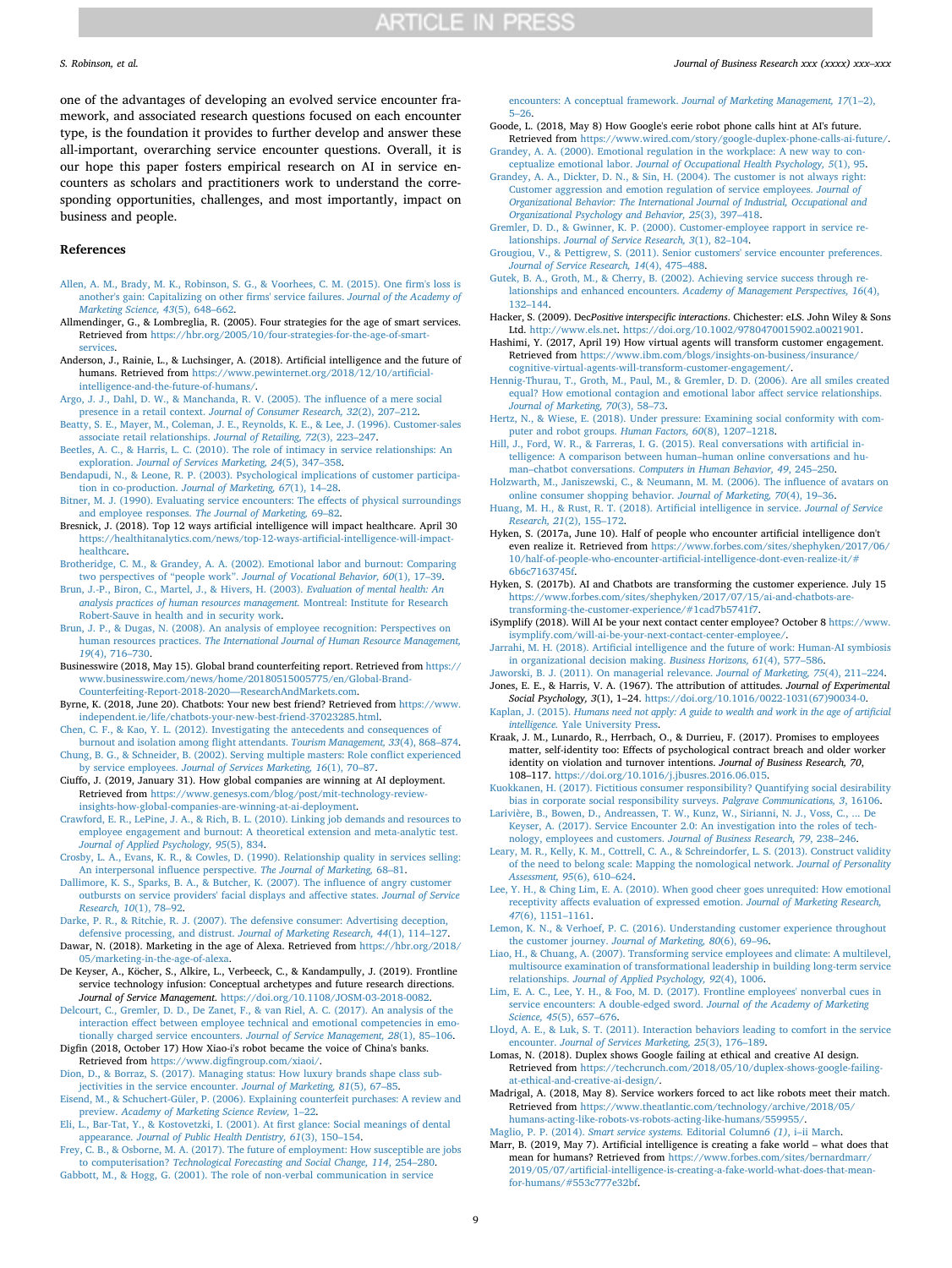[Maslach, C., Leiter, M. P., & Jackson, S. E. \(2012\). Making a significant difference with](http://refhub.elsevier.com/S0148-2963(19)30508-9/rf0315) [burnout interventions: Researcher and practitioner collaboration.](http://refhub.elsevier.com/S0148-2963(19)30508-9/rf0315) *Journal of [Organizational Behavior, 33](http://refhub.elsevier.com/S0148-2963(19)30508-9/rf0315)*(2), 296–300.

McCallum, J. R., & Harrison, W. (1985). *[Interdependence in the service encounter. The service](http://refhub.elsevier.com/S0148-2963(19)30508-9/rf0325) [encounter: Managing employee/customer interaction in service businesses. 18\(4\)](http://refhub.elsevier.com/S0148-2963(19)30508-9/rf0325)*, 35–48.

[Medler-Liraz, H. \(2016\). The role of service relationships in employees' and customers'](http://refhub.elsevier.com/S0148-2963(19)30508-9/rf0330) [emotional behavior, and customer-related outcomes.](http://refhub.elsevier.com/S0148-2963(19)30508-9/rf0330) *Journal of Services Marketing, 30*[\(4\), 437–448.](http://refhub.elsevier.com/S0148-2963(19)30508-9/rf0330)

Meed, A., (2018, November 26), Google Duplex phone calls aren't doing a good job of disclosing their robotic nature. Retrieved from [https://bgr.com/2018/11/26/google](https://bgr.com/2018/11/26/google-duplex-disclosure-lacking-calls/)[duplex-disclosure-lacking-calls/.](https://bgr.com/2018/11/26/google-duplex-disclosure-lacking-calls/)

Mende, M., Scott, M., van Doorn, J., Shanks, I., & Grewal, D. (2017). Service robots rising: How humanoid robots influence service experiences and food consumption. Retrieved from [http://www.msi.org/reports/service-robots-rising-how-humanoid](http://www.msi.org/reports/service-robots-rising-how-humanoid-robots-influence-service-experiences-and/)[robots-influence-service-experiences-and/](http://www.msi.org/reports/service-robots-rising-how-humanoid-robots-influence-service-experiences-and/).

[Meuter, M. L., Bitner, M. J., Ostrom, A. L., & Brown, S. W. \(2005\). Choosing among](http://refhub.elsevier.com/S0148-2963(19)30508-9/rf0340) [alternative service delivery modes: An investigation of customer trial of self-service](http://refhub.elsevier.com/S0148-2963(19)30508-9/rf0340) technologies. *[Journal of Marketing, 69](http://refhub.elsevier.com/S0148-2963(19)30508-9/rf0340)*(2), 61–83.

[Miyazaki, A. D., Lassar, W. M., & Taylor, K. A. \(2007\). Hispanic vs non-Hispanic response](http://refhub.elsevier.com/S0148-2963(19)30508-9/rf0345) [to online self-service tasks: Implications for perceived quality and patronage inten](http://refhub.elsevier.com/S0148-2963(19)30508-9/rf0345)tions. *[Journal of Services Marketing, 21](http://refhub.elsevier.com/S0148-2963(19)30508-9/rf0345)*(7), 520–529.

[Moon, Y. \(2003\). Don't blame the computer: When self-disclosure moderates the self](http://refhub.elsevier.com/S0148-2963(19)30508-9/rf0350)serving bias. *[Journal of Consumer Psychology, 13](http://refhub.elsevier.com/S0148-2963(19)30508-9/rf0350)*(1–2), 125–137.

Mori, M. (2012, June) The Uncanny Valley. Retrieved from [https://ieeexplore.ieee.org/](https://ieeexplore.ieee.org/stamp/stamp.jsp?tp=&arnumber=6213238) [stamp/stamp.jsp?tp=&arnumber=6213238](https://ieeexplore.ieee.org/stamp/stamp.jsp?tp=&arnumber=6213238).

[Nass, C., & Moon, Y. \(2000\). Machines and mindlessness: Social responses to computers.](http://refhub.elsevier.com/S0148-2963(19)30508-9/rf0355) *[Journal of Social Issues, 56](http://refhub.elsevier.com/S0148-2963(19)30508-9/rf0355)*(1), 81–103.

NPR (2018). Google's Duplex could be your new personal assistant. December 24 [https://](https://www.npr.org/2018/12/24/679895636/googles-duplex-could-be-your-new-personal-assistant) [www.npr.org/2018/12/24/679895636/googles-duplex-could-be-your-new](https://www.npr.org/2018/12/24/679895636/googles-duplex-could-be-your-new-personal-assistant)[personal-assistant.](https://www.npr.org/2018/12/24/679895636/googles-duplex-could-be-your-new-personal-assistant)

[Oliver, R. L. \(1980\). A cognitive model of the antecedents and consequences of sa](http://refhub.elsevier.com/S0148-2963(19)30508-9/rf0365)tisfaction decisions. *[Journal of Marketing Research, 17](http://refhub.elsevier.com/S0148-2963(19)30508-9/rf0365)*(4), 460–469.

[Orth, U. R., Hoffmann, S., & Nickel, K. \(2019\). Moral decoupling feels good and makes](http://refhub.elsevier.com/S0148-2963(19)30508-9/rf0370) buying counterfeits easy. *[Journal of Business Research, 98](http://refhub.elsevier.com/S0148-2963(19)30508-9/rf0370)*, 117–125.

[Ostrom, A. L., Parasuraman, A., Bowen, D. E., Patrício, L., & Voss, C. A. \(2015\). Service](http://refhub.elsevier.com/S0148-2963(19)30508-9/rf0375) [research priorities in a rapidly changing context.](http://refhub.elsevier.com/S0148-2963(19)30508-9/rf0375) *Journal of Service Research, 18*(2), [127–159](http://refhub.elsevier.com/S0148-2963(19)30508-9/rf0375).

[Palmatier, R. W., Jarvis, C. B., Bechkoff, J., & Kardes, F. R. \(2009\). The role of customer](http://refhub.elsevier.com/S0148-2963(19)30508-9/rf0380) [gratitude in relationship marketing.](http://refhub.elsevier.com/S0148-2963(19)30508-9/rf0380) *Journal of Marketing, 73*(5), 1–18.

Palmer, A. (2019, January 7) Move over Furby: Japanese robot, 'Lovot,' designed to love and hug lonely humans eyes launch in the U.S. Retrieved from [https://www.](https://www.dailymail.co.uk/sciencetech/article-6564113/Move-Furby-Japanese-robot-designed-love-hug-lonely-humans-eyes-launch-U-S.html) [dailymail.co.uk/sciencetech/article-6564113/Move-Furby-Japanese-robot-designed](https://www.dailymail.co.uk/sciencetech/article-6564113/Move-Furby-Japanese-robot-designed-love-hug-lonely-humans-eyes-launch-U-S.html)[love-hug-lonely-humans-eyes-launch-U-S.html.](https://www.dailymail.co.uk/sciencetech/article-6564113/Move-Furby-Japanese-robot-designed-love-hug-lonely-humans-eyes-launch-U-S.html)

[Pantel, J. H., Bohan, D. A., Calcagno, V., David, P., Duyck, P. F., Kamenova, S., & Tixier,](http://refhub.elsevier.com/S0148-2963(19)30508-9/rf0385) [P. \(2017\). 14 questions for invasion in ecological networks.](http://refhub.elsevier.com/S0148-2963(19)30508-9/rf0385) *Advances in ecological research*. *Vol. 56*. *Advances in ecological research* [\(pp. 293–340\). Academic Press.](http://refhub.elsevier.com/S0148-2963(19)30508-9/rf0385)

[Patterson, P. \(2016\). Retrospective: Tracking the impact of communications effectiveness](http://refhub.elsevier.com/S0148-2963(19)30508-9/rf0390) [on client satisfaction, trust and loyalty in professional services.](http://refhub.elsevier.com/S0148-2963(19)30508-9/rf0390) *Journal of Services [Marketing, 30](http://refhub.elsevier.com/S0148-2963(19)30508-9/rf0390)*(5), 485–489.

PBSI (2019, May 17). What we can learn from robot ethics. Retrieved from [http://www.](http://www.pbsionthenet.net/article/133442/What-we-can-learn-from-robot-ethics.aspx) [pbsionthenet.net/article/133442/What-we-can-learn-from-robot-ethics.aspx](http://www.pbsionthenet.net/article/133442/What-we-can-learn-from-robot-ethics.aspx).

Pichai, S. (2018). May 8 <https://www.youtube.com/watch?v=D5VN56jQMWM>.

[Pounders, K. R., Babin, B. J., & Close, A. G. \(2015\). All the same to me: Outcomes of](http://refhub.elsevier.com/S0148-2963(19)30508-9/rf0400) [aesthetic labor performed by frontline service providers.](http://refhub.elsevier.com/S0148-2963(19)30508-9/rf0400) *Journal of the Academy of [Marketing Science, 43](http://refhub.elsevier.com/S0148-2963(19)30508-9/rf0400)*(6), 670–693.

Pressman, A. (2018, May 10) Deciding whether to fear or celebrate Google's mindblowing AI demo. Retrieved from [http://fortune.com/2018/05/10/google-duplex-ai](http://fortune.com/2018/05/10/google-duplex-ai-demo/)[demo/](http://fortune.com/2018/05/10/google-duplex-ai-demo/).

Purdy, M., & Daugherty, P. (2017). How AI boosts industry profits and industry innovation. Retrieved from https://www.accenture.com/t20170620T055506\_w\_/us[en/\\_acnmedia/Accenture/next-gen-5/insight-ai-industry-growth/pdf/Accenture-AI-](https://www.accenture.com/t20170620T055506__w__/us-en/_acnmedia/Accenture/next-gen-5/insight-ai-industry-growth/pdf/Accenture-AI-Industry-Growth-Full-Report.pdf?la=en)[Industry-Growth-Full-Report.pdf?la=en.](https://www.accenture.com/t20170620T055506__w__/us-en/_acnmedia/Accenture/next-gen-5/insight-ai-industry-growth/pdf/Accenture-AI-Industry-Growth-Full-Report.pdf?la=en)

[Raajpoot, N. \(2004\). Reconceptualizing service encounter quality in a non-western con](http://refhub.elsevier.com/S0148-2963(19)30508-9/rf0410)text. *[Journal of Service Research, 7](http://refhub.elsevier.com/S0148-2963(19)30508-9/rf0410)*(2), 181–201.

[Rafaeli, A., Altman, D., Gremler, D. D., Huang, M. H., Grewal, D., Iyer, B., ... de Ruyter, K.](http://refhub.elsevier.com/S0148-2963(19)30508-9/rf0415) [\(2017\). The future of frontline research: Invited commentaries.](http://refhub.elsevier.com/S0148-2963(19)30508-9/rf0415) *Journal of Service [Research, 20](http://refhub.elsevier.com/S0148-2963(19)30508-9/rf0415)*(1), 91–99.

[Randhawa, P., Calantone, R. J., & Voorhees, C. M. \(2015\). The pursuit of counterfeited](http://refhub.elsevier.com/S0148-2963(19)30508-9/rf0420) [luxury: An examination of the negative side effects of close consumer–brand con](http://refhub.elsevier.com/S0148-2963(19)30508-9/rf0420)nections. *[Journal of Business Research, 68](http://refhub.elsevier.com/S0148-2963(19)30508-9/rf0420)*(11), 2395–2403.

Renda, A. (2019). *[Artificial intelligence ethics, governance and policy challenges. Report of a](http://refhub.elsevier.com/S0148-2963(19)30508-9/rf0425) CEPS task force.* [\(February 2019\).](http://refhub.elsevier.com/S0148-2963(19)30508-9/rf0425)

[Rust, R., & Huang, M. \(2014\). The service revolution and the transformation of marketing](http://refhub.elsevier.com/S0148-2963(19)30508-9/rf0430) science. *[Marketing Science, 33](http://refhub.elsevier.com/S0148-2963(19)30508-9/rf0430)*(2), 206–221.

[Schalow, T. \(2015\). Mutualism and knowledge sharing in an age of advanced artificial](http://refhub.elsevier.com/S0148-2963(19)30508-9/rf0435) intelligence. *[European conference on knowledge management](http://refhub.elsevier.com/S0148-2963(19)30508-9/rf0435)* (pp. 665). Academic [Conferences International Limited September](http://refhub.elsevier.com/S0148-2963(19)30508-9/rf0435).

[Schau, H. J., & Gilly, M. C. \(2003\). We are what we post? Self-presentation in personal](http://refhub.elsevier.com/S0148-2963(19)30508-9/rf0440) web space. *[Journal of Consumer Research, 30](http://refhub.elsevier.com/S0148-2963(19)30508-9/rf0440)*(3), 385–404.

Schwab, K. (2016, January 14) The fourth industrial revolution: What it means, how to respond. Retrieved from [https://www.weforum.org/agenda/2016/01/the-fourth](https://www.weforum.org/agenda/2016/01/the-fourth-industrial-revolution-what-it-means-and-how-to-respond/)[industrial-revolution-what-it-means-and-how-to-respond/.](https://www.weforum.org/agenda/2016/01/the-fourth-industrial-revolution-what-it-means-and-how-to-respond/)

[Scott, M. L., Mende, M., & Bolton, L. E. \(2013\). Judging the book by its cover? How](http://refhub.elsevier.com/S0148-2963(19)30508-9/rf0445) [consumers decode conspicuous consumption cues in buyer–seller relationships.](http://refhub.elsevier.com/S0148-2963(19)30508-9/rf0445) *[Journal of Marketing Research, 50](http://refhub.elsevier.com/S0148-2963(19)30508-9/rf0445)*(3), 334–347.

[Sharma, N., & Patterson, P. G. \(1999\). The impact of communication effectiveness and](http://refhub.elsevier.com/S0148-2963(19)30508-9/rf0455)

[service quality on relationship commitment in consumer, professional services.](http://refhub.elsevier.com/S0148-2963(19)30508-9/rf0455) *[Journal of Services Marketing, 13](http://refhub.elsevier.com/S0148-2963(19)30508-9/rf0455)*(2), 151–170.

Simon, H. A. (1965). *[The shape of automation for men and management.](http://refhub.elsevier.com/S0148-2963(19)30508-9/rf0460)* New York, NY: [Harper and Row](http://refhub.elsevier.com/S0148-2963(19)30508-9/rf0460).

Simonite, T. (2018, October 9) Google's human-sounding phone bot comes to the pixel. Retrieved from <https://www.wired.com/story/google-duplex-pixel-smartphone/>.

Singh, R. (2017, December 19) Introducing ivy, your new cognitive hotel concierge. Retrieved from [https://www.ibm.com/blogs/client-voices/ivy-cognitive-hotel](https://www.ibm.com/blogs/client-voices/ivy-cognitive-hotel-concierge/)[concierge/.](https://www.ibm.com/blogs/client-voices/ivy-cognitive-hotel-concierge/)

[Sirianni, N. J., Bitner, M., Brown, S. W., & Mandel, N. \(2013\). Branded service encounters:](http://refhub.elsevier.com/S0148-2963(19)30508-9/rf0465) [Strategically aligning employee behavior with the brand positioning.](http://refhub.elsevier.com/S0148-2963(19)30508-9/rf0465) *Journal of [Marketing, 77](http://refhub.elsevier.com/S0148-2963(19)30508-9/rf0465)*(6), 108–123.

[Söderlund, M. \(2017\). Employee display of burnout in the service encounter and its](http://refhub.elsevier.com/S0148-2963(19)30508-9/rf0470) impact on customer satisfaction. *[Journal of Retailing and Consumer Services, 37](http://refhub.elsevier.com/S0148-2963(19)30508-9/rf0470)*, [168–176](http://refhub.elsevier.com/S0148-2963(19)30508-9/rf0470).

[Söderlund, M., & Rosengren, S. \(2008\). Revisiting the smiling service worker and cus](http://refhub.elsevier.com/S0148-2963(19)30508-9/rf0475)tomer satisfaction. *[International Journal of Service Industry Management, 19](http://refhub.elsevier.com/S0148-2963(19)30508-9/rf0475)*(5), [552–574](http://refhub.elsevier.com/S0148-2963(19)30508-9/rf0475).

[Solomon, M. R., Surprenant, C., Czepiel, J. A., & Gutman, E. G. \(1985\). A role theory](http://refhub.elsevier.com/S0148-2963(19)30508-9/rf0480) [perspective on dyadic interactions: The service encounter.](http://refhub.elsevier.com/S0148-2963(19)30508-9/rf0480) *The Journal of Marketing,* [99–111.](http://refhub.elsevier.com/S0148-2963(19)30508-9/rf0480)

[Spector, P. E. \(1986\). Perceived control by employees: A meta-analysis of studies con](http://refhub.elsevier.com/S0148-2963(19)30508-9/rf0485)[cerning autonomy and participation at work.](http://refhub.elsevier.com/S0148-2963(19)30508-9/rf0485) *Human Relations, 39*(11), 1005–1016.

Taylor, K. (2018, April 10) This Mexican chain requires every worker to do one thing when they apply for a job — And it goes all the way up to the president. Retrieved from [https://www.businessinsider.com/moes-hiring-tests-welcome-to-moes-2018-4.](https://www.businessinsider.com/moes-hiring-tests-welcome-to-moes-2018-4)

[Tessitore, T., & Geuens, M. \(2013\). PP for 'product placement' or 'puzzled public'? The](http://refhub.elsevier.com/S0148-2963(19)30508-9/rf0490) [effectiveness of symbols as warnings of product placement and the moderating role of](http://refhub.elsevier.com/S0148-2963(19)30508-9/rf0490) brand recall. *[International Journal of Advertising, 32](http://refhub.elsevier.com/S0148-2963(19)30508-9/rf0490)*(3), 419–442.

[Tessitore, T., & Geuens, M. \(2019\). Arming consumers against product placement: A](http://refhub.elsevier.com/S0148-2963(19)30508-9/rf0495) [comparison of factual and evaluative educational interventions.](http://refhub.elsevier.com/S0148-2963(19)30508-9/rf0495) *Journal of Business [Research, 95](http://refhub.elsevier.com/S0148-2963(19)30508-9/rf0495)*, 38–48.

The Economist (2018, March 31) Customer service could start living up to its name. Retrieved from [https://www.economist.com/special-report/2018/03/31/customer](https://www.economist.com/special-report/2018/03/31/customer-service-could-start-living-up-to-its-name)[service-could-start-living-up-to-its-name](https://www.economist.com/special-report/2018/03/31/customer-service-could-start-living-up-to-its-name).

Theil, W. (2019). The role of AI in customer experience. Retrieved from [https://www.](https://www.pointillist.com/blog/role-of-ai-in-customer-experience/) [pointillist.com/blog/role-of-ai-in-customer-experience/.](https://www.pointillist.com/blog/role-of-ai-in-customer-experience/)

[Thompson, C. J., & Hirschman, E. C. \(1995\). Understanding the socialized body: A](http://refhub.elsevier.com/S0148-2963(19)30508-9/rf0505) [poststructuralist analysis of consumers' self-conceptions, body images, and self-care](http://refhub.elsevier.com/S0148-2963(19)30508-9/rf0505) practices. *[Journal of Consumer Research, 22](http://refhub.elsevier.com/S0148-2963(19)30508-9/rf0505)*(2), 139–153.

Townsend, T. (2017, April 20) Google Home can now recognize different users by their voice. Retrieved from [https://www.recode.net/2017/4/20/15364120/google-home](https://www.recode.net/2017/4/20/15364120/google-home-multiple-accounts)[multiple-accounts.](https://www.recode.net/2017/4/20/15364120/google-home-multiple-accounts)

United Nations Office on Drugs and Crime (2019). Retrieved from [https://www.unodc.](https://www.unodc.org/documents/data-and-analysis/tocta/8.Counterfeit_products.pdf) [org/documents/data-and-analysis/tocta/8.Counterfeit\\_products.pdf.](https://www.unodc.org/documents/data-and-analysis/tocta/8.Counterfeit_products.pdf)

[Van Vaerenbergh, Y., Orsingher, C., Vermeir, I., & Larivière, B. \(2014\). A meta-analysis of](http://refhub.elsevier.com/S0148-2963(19)30508-9/rf0520) [relationships linking service failure attributions to customer outcomes.](http://refhub.elsevier.com/S0148-2963(19)30508-9/rf0520) *Journal of [Service Research, 17](http://refhub.elsevier.com/S0148-2963(19)30508-9/rf0520)*(4), 381–398.

Vanderbroeck, F. (2018). Travelbird sees 30% drop in average handling time as CSAT soars with Digital Genius. [https://www.digitalgenius.com/casestudy/travelbird](https://www.digitalgenius.com/casestudy/travelbird-adopts-ai-to-refine-customer-service/)[adopts-ai-to-refine-customer-service/](https://www.digitalgenius.com/casestudy/travelbird-adopts-ai-to-refine-customer-service/), Accessed date: 30 July 2018.

[Verhagen, T., Van Nes, J., Feldberg, F., & Van Dolen, W. \(2014\). Virtual customer service](http://refhub.elsevier.com/S0148-2963(19)30508-9/rf0530) [agents: Using social presence and personalization to shape online service encounters.](http://refhub.elsevier.com/S0148-2963(19)30508-9/rf0530) *[Journal of Computer-Mediated Communication, 19](http://refhub.elsevier.com/S0148-2963(19)30508-9/rf0530)*(3), 529–545.

[Verhoef, P. C. \(2003\). Understanding the effect of customer relationship management](http://refhub.elsevier.com/S0148-2963(19)30508-9/rf0535) [efforts on customer retention and customer share development.](http://refhub.elsevier.com/S0148-2963(19)30508-9/rf0535) *Journal of Marketing, 67*[\(4\), 30–45](http://refhub.elsevier.com/S0148-2963(19)30508-9/rf0535).

[Verleye, K., Gemmel, P., & Rangarajan, D. \(2016\). Engaged customers as job resources or](http://refhub.elsevier.com/S0148-2963(19)30508-9/rf0540) demands for frontline employees? *[Journal of Service Theory and Practice, 26](http://refhub.elsevier.com/S0148-2963(19)30508-9/rf0540)*(3), [363–383](http://refhub.elsevier.com/S0148-2963(19)30508-9/rf0540).

[Voorhees, C. M., Fombelle, P. W., Gregoire, Y., Bone, S., Gustafsson, A., Sousa, R., &](http://refhub.elsevier.com/S0148-2963(19)30508-9/rf0545) [Walkowiak, T. \(2017\). Service encounters, experiences and the customer journey:](http://refhub.elsevier.com/S0148-2963(19)30508-9/rf0545) [Defining the field and a call to expand our lens.](http://refhub.elsevier.com/S0148-2963(19)30508-9/rf0545) *Journal of Business Research, 79*, [269–280](http://refhub.elsevier.com/S0148-2963(19)30508-9/rf0545).

[Webster, C., & Sundaram, D. S. \(2009\). Effect of service provider's communication style](http://refhub.elsevier.com/S0148-2963(19)30508-9/rf0550) [on customer satisfaction in professional services setting: The moderating role of](http://refhub.elsevier.com/S0148-2963(19)30508-9/rf0550) criticality and service nature. *[Journal of Services Marketing, 23](http://refhub.elsevier.com/S0148-2963(19)30508-9/rf0550)*(2), 103–113.

[Wirtz, J., Patterson, P. G., Kunz, W. H., Gruber, T., Lu, V. N., Paluch, S., & Martins, A.](http://refhub.elsevier.com/S0148-2963(19)30508-9/rf0555) [\(2018\). Brave new world: Service robots in the frontline.](http://refhub.elsevier.com/S0148-2963(19)30508-9/rf0555) *Journal of Service [Management, 29](http://refhub.elsevier.com/S0148-2963(19)30508-9/rf0555)*(5), 907–931.

Wong, S. (2018). *New Scientist, 238*[\(3178\) ISSN: 0262 4079.](http://refhub.elsevier.com/S0148-2963(19)30508-9/rf0560)

Workplace Institute 2018 (retrieved on 2019 February 6). Can artificial intelligence make work better? Retrieved from [https://workforceinstitute.org/artificial-intelligence/.](https://workforceinstitute.org/artificial-intelligence/)

[Złotowski, J., Yogeeswaran, K., & Bartneck, C. \(2017\). Can we control it? Autonomous](http://refhub.elsevier.com/S0148-2963(19)30508-9/rf0570) [robots threaten human identity, uniqueness, safety, and resources.](http://refhub.elsevier.com/S0148-2963(19)30508-9/rf0570) *International [Journal of Human-Computer Studies, 100](http://refhub.elsevier.com/S0148-2963(19)30508-9/rf0570)*, 48–54.

**Stacey G**. **Robinson** is an Assistant Professor at the University of Alabama. Her research focuses on innovating and understanding the customer, and frontline employee experience, in retail and service exchanges. Her research has been published in the *Journal of Marketing*, *Journal of the Academy of Marketing Science*, *International Journal of Research in Marketing*, *Journal of Service Research*, *Journal of Business Research*, and has been presented at a number of international and national conferences. Stacey serves on the editorial review board for the *Journal of the Academy of Marketing Science*, *Journal of Retailing*, *Journal of Service Research*, and *Journal of Business Research*.